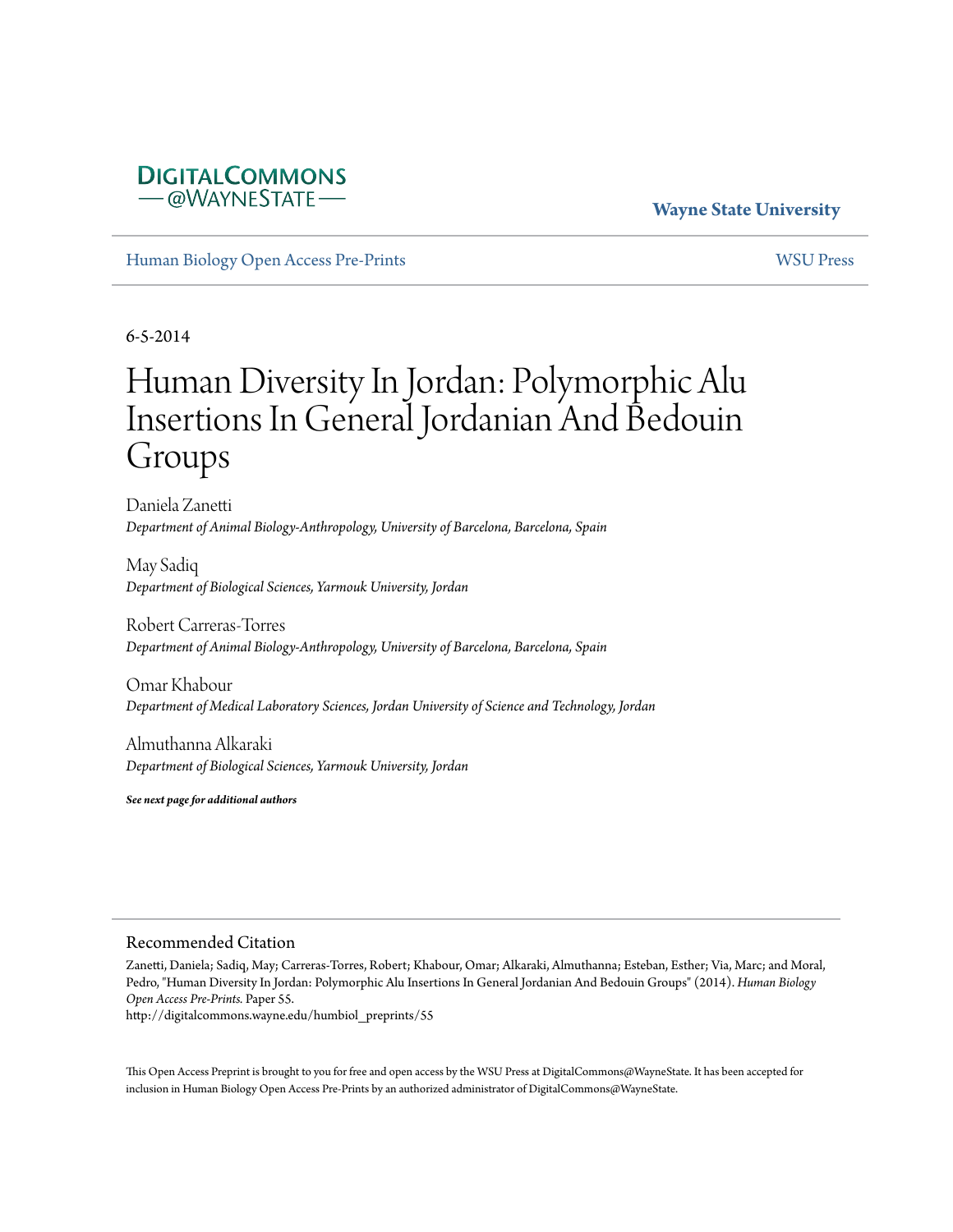#### **Authors**

Daniela Zanetti, May Sadiq, Robert Carreras-Torres, Omar Khabour, Almuthanna Alkaraki, Esther Esteban, Marc Via, and Pedro Moral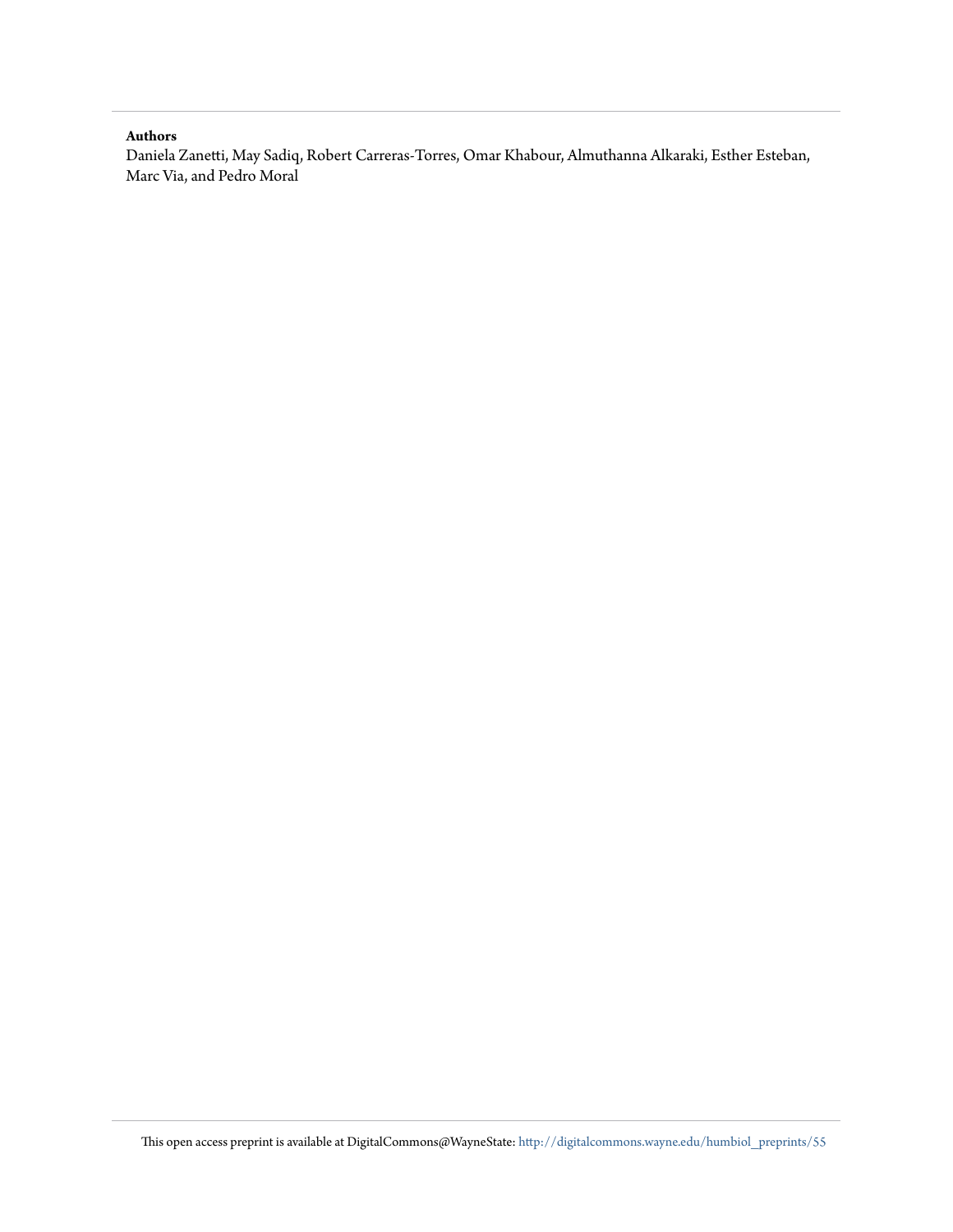# **Human Diversity In Jordan: Polymorphic Alu Insertions In General Jordanian And Bedouin Groups**

Daniela Zanetti<sup>1</sup>, May Sadiq<sup>2</sup>, Robert Carreras-Torres<sup>1</sup>, Omar Khabour<sup>3</sup>,

Almuthanna Alkaraki<sup>2</sup>, Esther Esteban<sup>1</sup>, Marc Via<sup>4</sup> and Pedro Moral<sup>1\*</sup>

1. Department of Animal Biology-Anthropology, University of Barcelona, Barcelona, Spain;

2. Department of Biological Sciences, Yarmouk University, Jordan;

3. Department of Medical Laboratory Sciences, Jordan University of Science and Technology, Jordan;

4. Department of Psychiatry and Clinical Psychobiology, Universitat de Barcelona, Barcelona, Spain.

\*Correspondence to: Pedro Moral, Biodiversity Research Institute. Department of Animal Biology-Anthropology, University of Barcelona, Avenida Diagonal Nº 643, 08028 Barcelona, Spain. Tel:  $+34934021461$ . Fax:  $+34934035740$ . E-mail: pmoral@ub.edu

# **Keywords: Alu insertion polymorphisms, Jordan, Bedouins, Population genetics.**

**Abstract.** Jordan, located in the Levant region, is a crucial area to investigate human migration between Africa and Eurasia. Even thought, the genetic history of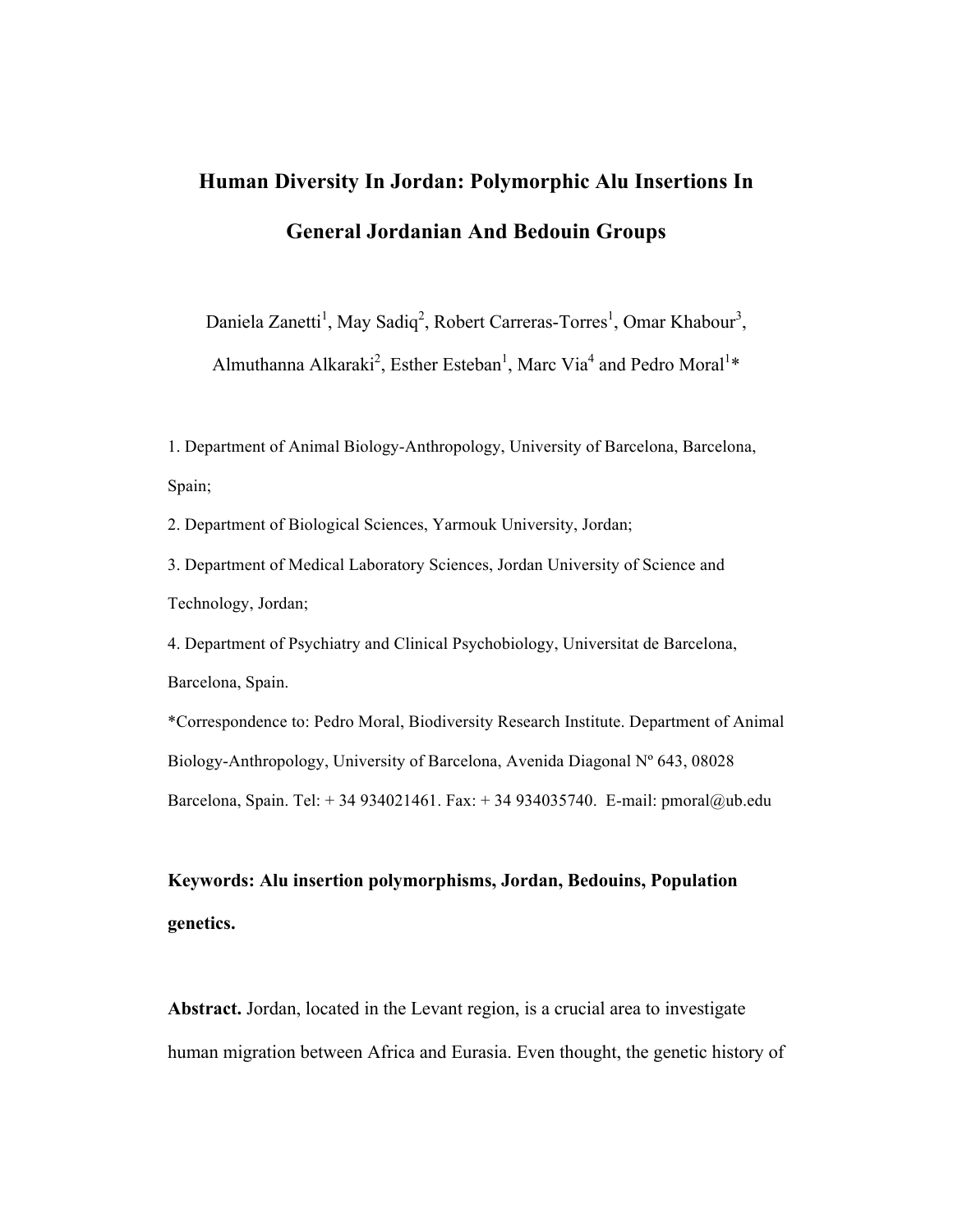Jordanians is far to be clarified including the origin of the Bedouins today resident in Jordan. Here, we provide new genetic data on autosomal independent markers in two Jordanian population samples (Bedouins and general population) in order to approach the genetic diversity inside this country and to give new information about the genetic position of these populations in the frame of the Mediterranean and Middle East area. The analyzed markers are 18 Alu polymorphic insertions characterized by their identity by descent, known ancestral state (lack of insertion) and their apparent selective neutrality.

The results indicate significant genetic differences between Bedouins and General Jordanians ( $p= 0.038$ ) from the 18 markers. Whereas Bedouins show a close genetic proximity to North African, General Jordanians appear genetically as more similar to other Middle East populations. In general, the data of this study are consistent with the hypothesis that Bedouins have had an important role in the peopling of Jordan and constitute the original substrate of the current population. However, migration into Jordan in recent years likely has contributed to the diversity among current Jordanian population groups.

### **Introduction**

The Jordan state emerged in 1946 as the Hashemite Kingdom of Transjordan after World War I division of the Middle East by Britain and France. Since 1948 it has officially been known as the Hashemite Kingdom of Jordan. Jordan is a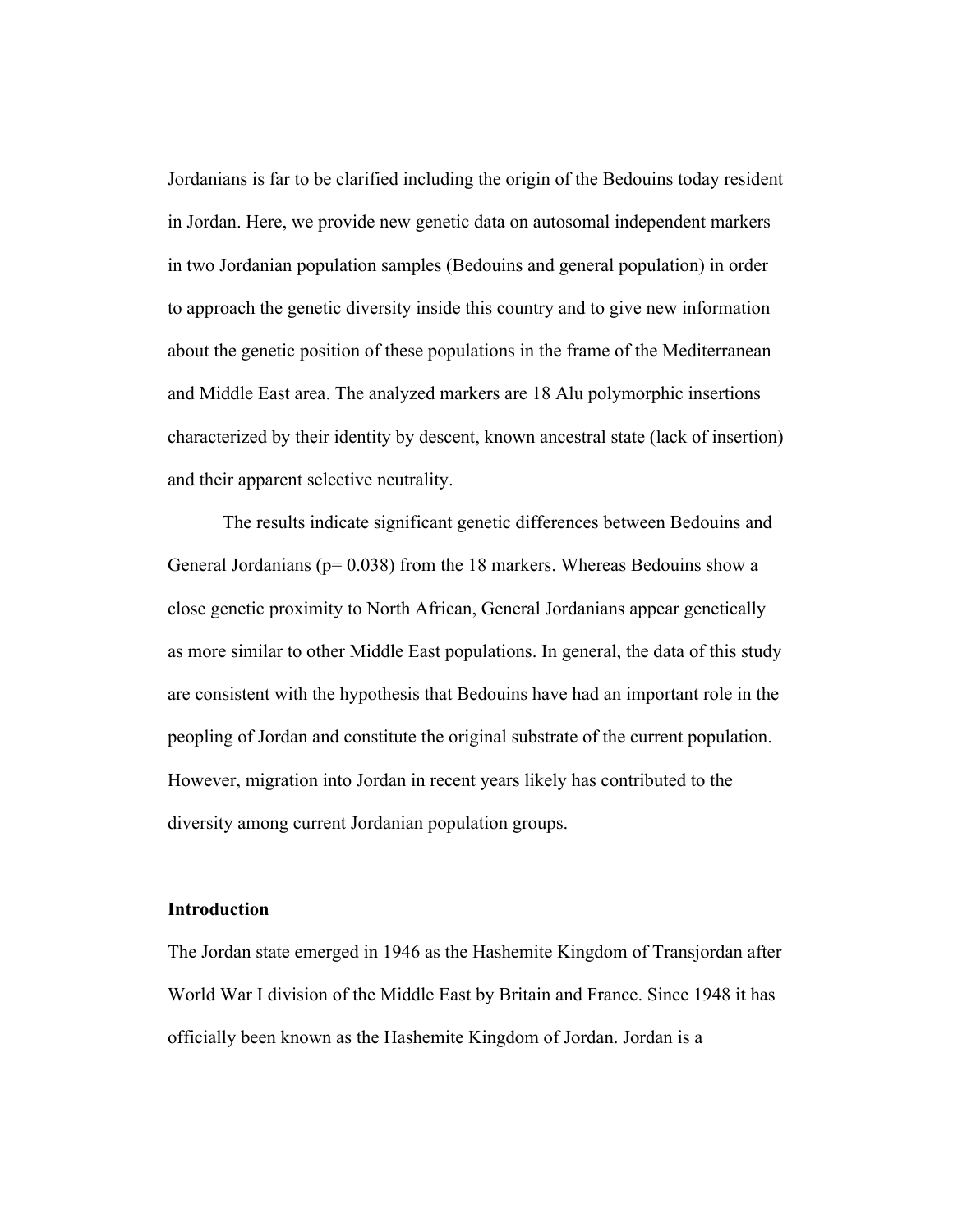predominantly Arab nation, whose capital and largest city is Amman. It is located on the East Bank of the Jordan River and the Dead Sea, and borders Palestine and Israel states to the west, Syria to the north, Saudi Arabia to the south and east, and Iraq to the north-east.

Due to its position in the Levant region, Jordan has represented one of the major pathways for human movement. Since antiquity, traders followed this route carrying products from the lands of the Indian Ocean basin to Syria, to be distributed from there to other parts of the Mediterranean world. Jordan was a crossroads for people from all over what is known today as the Middle East. Due to its strategic position connecting Asia, Africa and Europe in the ancient world, Jordan was a major transit zone and, thus, an object of contention among the rival empires of ancient Persians, Macedonian Greeks and many others (Salibi, 1998).

Current inhabitants of Jordan are mostly Arab descendants of Trans-Jordan or Palestine, and Bedouins, a part of a predominantly desert-dwelling Arabian ethnic group traditionally divided into tribes. Historically, the inhabitants of this desert that spreads northwards into Syria, eastwards into Iraq, and southwards into Saudi Arabia, were Bedouin pastoralists (Salibi, 1998). Today around 98% of the 7.9 million Jordanians are of Arab origin, along with other small minorities such as Circassian (1%) and Armenians (1%). Culturally, the official language is Arabic and in terms of religion, over 92% of the people are Sunni Muslims,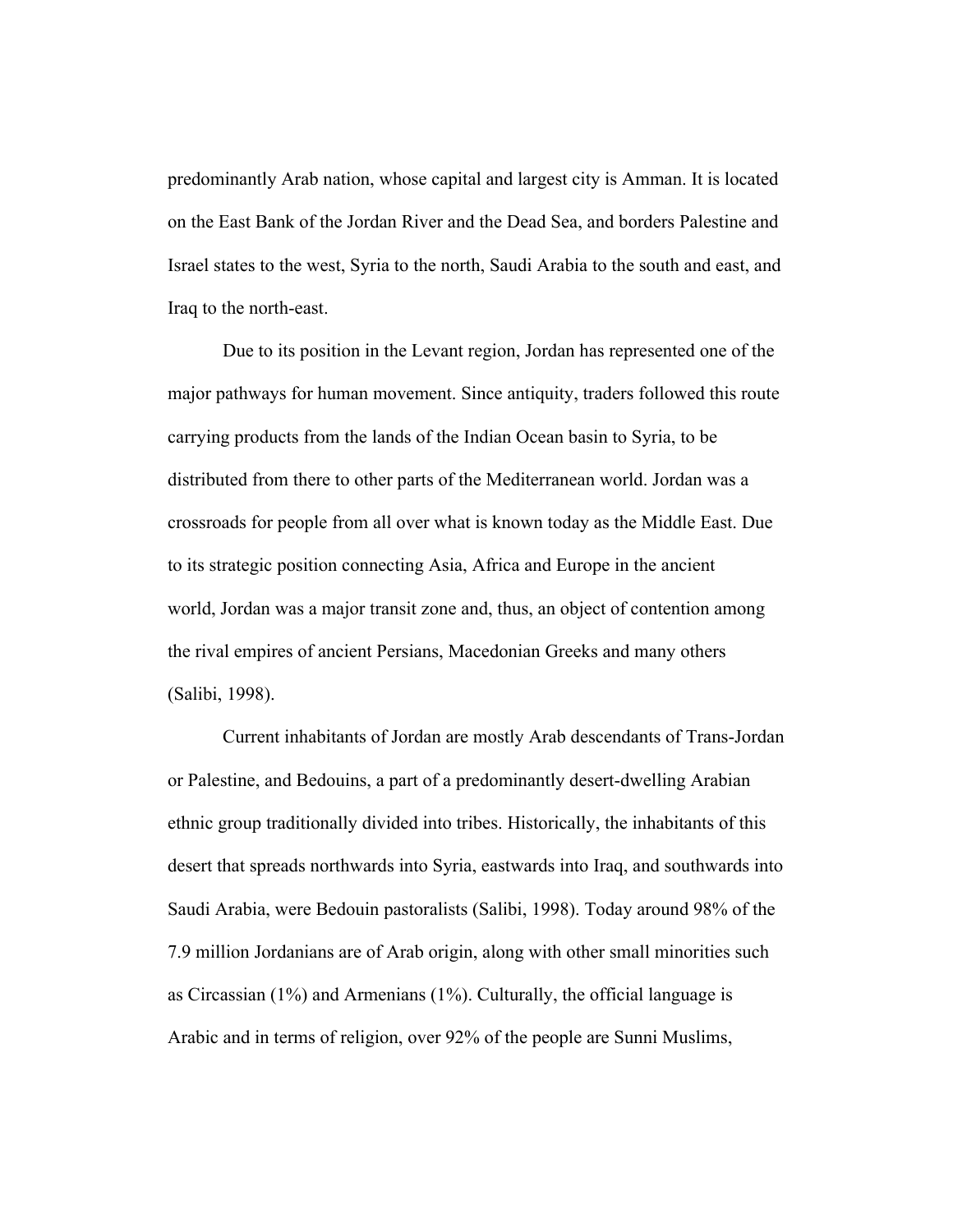around 6% are Christians, majority Greek Orthodox, but some Greek and Roman Catholics, Syrian Orthodox, Coptic Orthodox, Armenian Orthodox, and Protestant denominations, and the remaining 2% are Shia Muslim and Druze populations (www.cia.gov/library/publications/the-world-factbook/geos/jo.html).

Historically, the term "Bedouin" has denoted both a nomadic way of life and a group identity. Bedouins were the original settlers in the Middle East. From the Arabian Peninsula, their original home, they spread out and now they live in desert regions of all the countries between the Arabian Gulf and the Atlantic. The Arab conquest of North Africa in the 7th century A.D. caused a wide dispersion, so that today the Arab culture is extended over North Africa and beyond. The availability of historical and ethnical information about Jordanian peoples (Salibi 1998) contrasts with the lack of information about the genetic background of these groups. As far as we know, previous genetic information about Jordanian populations include two studies on uniparental markers analyzed in Bedouins and General Jordanians (Flores et al., 2005; González et al., 2008) and a survey of a reduced number of Alu insertions, fewer than those analyzed in this study, in a sample of general population (Bahri et al., 2011). The variation in the uniparental markers (Y-chromosome and mtDNA) underlines the genetic outlier position of Bedouins whereas general Jordanians are relatively close to the Middle East neighboring groups.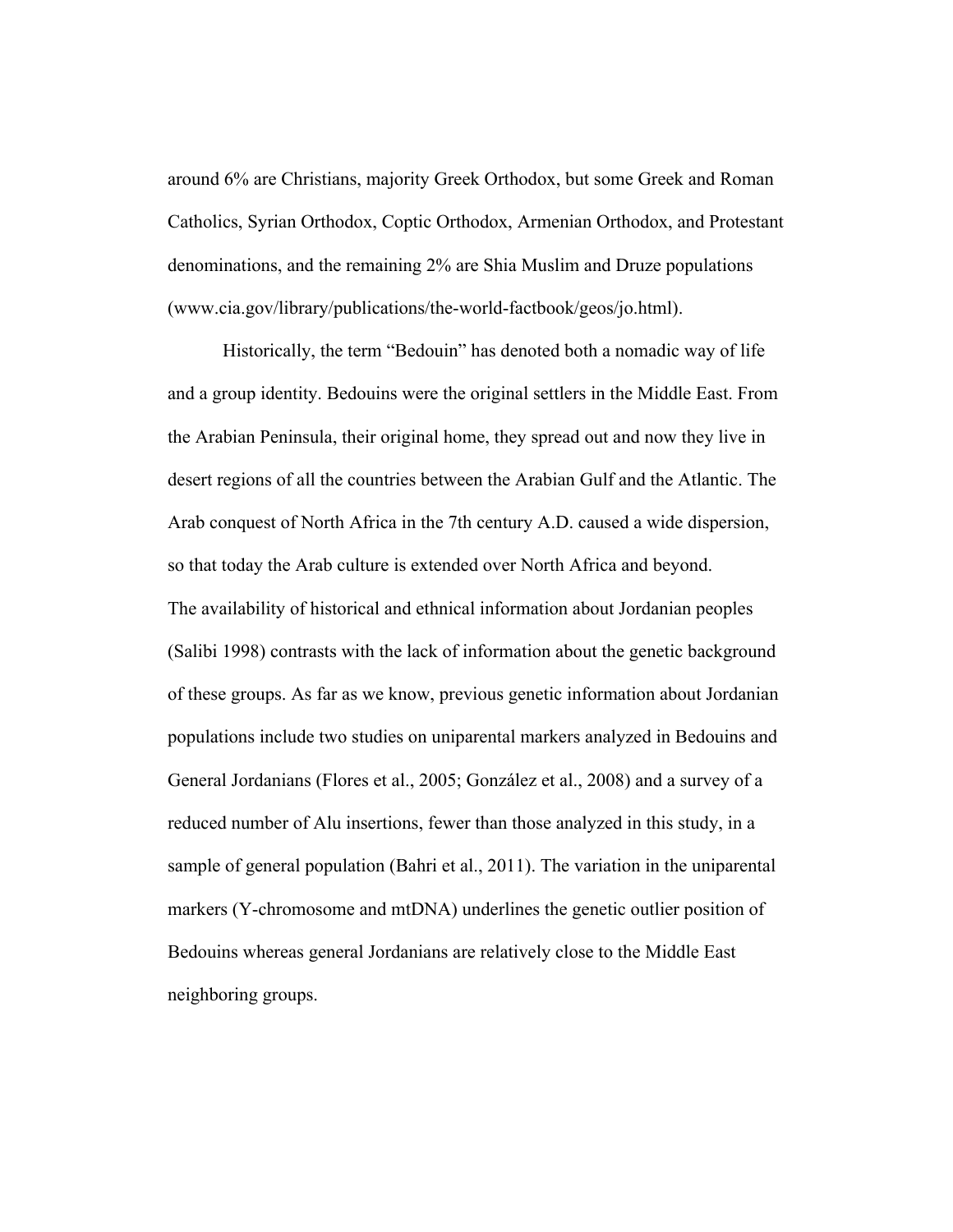In order to get a new insight from autosomal gene variation about the distinctiveness of Bedouins suggested by uniparental markers, this study analyzes two different Jordanian samples, one made up of individuals of Bedouin origin and the other of a sample that could be considered as representative of the general Jordanian population. The main objective is to test if autosomal markers confirm the previous population differentiation within Jordan revealed by uniparental markers. This was approached by genotyping 18 autosomal Alu insertions in these two Jordanian groups. The partial objectives of the survey are to determine the degree of genetic heterogeneity in Jordan, the genetic position of Bedouins and general Jordanians in the general context of the Mediterranean and the Middle East areas, and to get new data about the potential influence of Bedouins, as representatives of Arab origins, in North Africa.

In this study 18 *Alu* insertion markers were selected because they are a useful tool for population studies on the basis of their identity by descent, known ancestral state and their selective neutrality (Cordaux et al., 2006; Cordaux & Batzer, 2009). The potential usefulness of specific *Alu* loci as ancestry informative markers has been explored to detect differences between populations and to estimate bio geographical ancestry (Luizon et al., 2007). Polymorphic *Alu* insertions have also been used in several studies tackling many historical and demographical questions (González-Pérez et al., 2010; Terreros et al., 2009).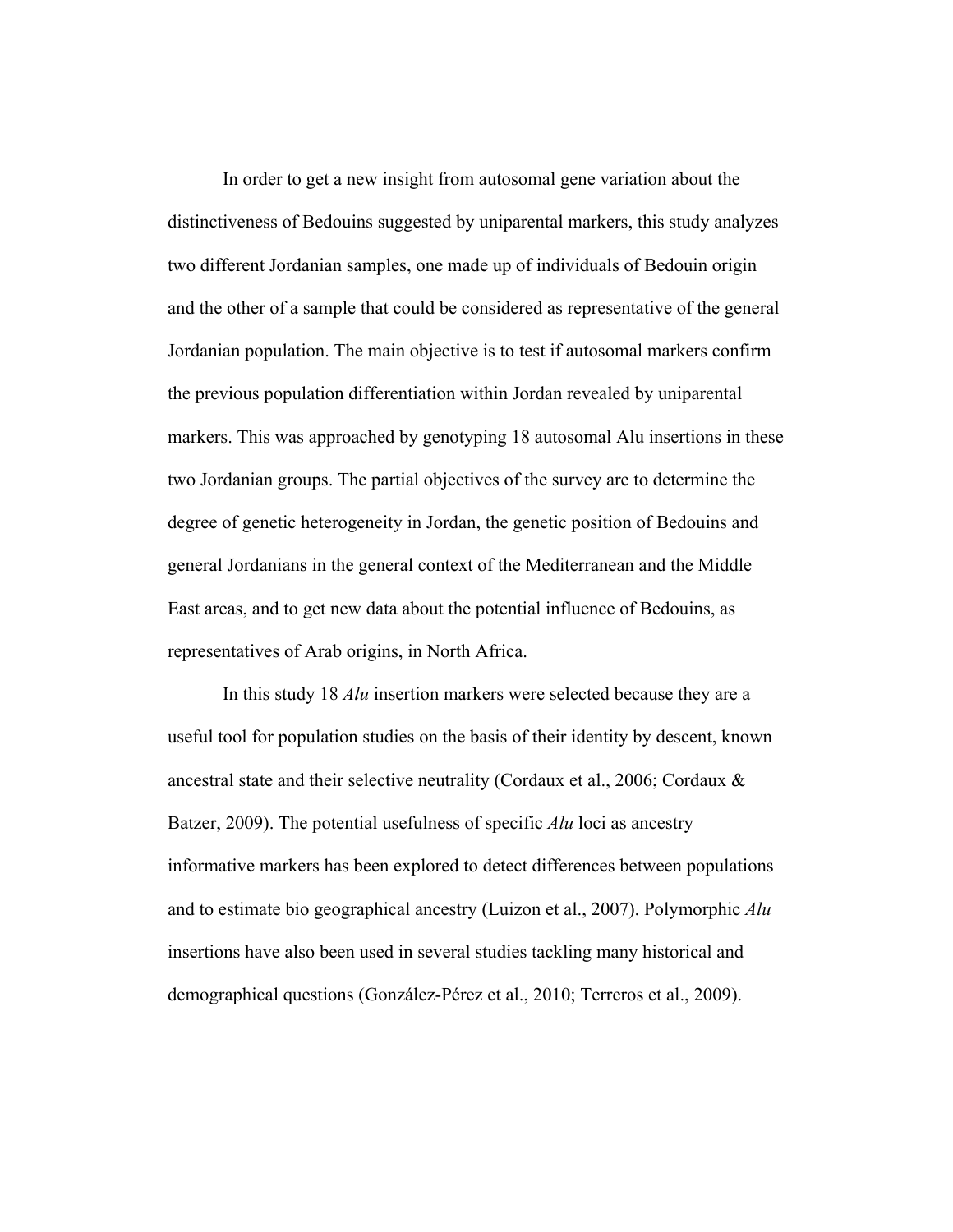### **Materials and methods**

**Samples and markers.** A total of 96 blood samples from healthy unrelated individuals of both sexes, collected from different regions of the North, Center and South of Jordan, were classified into two groups: Bedouins (N=43) and General Jordanians (N=53). Collection, classification, and DNA isolation of all samples was carried out by researchers at Yarmouk University. All participants were selected due to their relatives for at least three generations being born in Jordan. The general Jordanian group was mostly sampled in Jordanian cities such as Amman and Irbid. The Bedouin samples were collected from the Badia desert in collaboration with the "Jordan Badia Research and Development Center". These samples were classified according to the towns or village in which the subject, his/her parents and grandparents were born, as well as the last names of the families and the tribes they belong to. All subjects signed an informed consent and the study was approved by the Ethical Committees of the University of Barcelona and the Yarmouk University. The protocols and procedures used in this research were in compliance with the Declaration of Helsinki.

Genomic DNA was extracted from blood cells using a Blood Midi kit (Omega Biotek, USA) according to manufacturer procedure. Eighteen humanspecific *Alu* polymorphic elements (A25, ACE, APO-A1, B65, CD4, D1, DM, FXIIIB, HS2.43, HS4.32, HS4.69, PV92, Sb19.12, Sb19.3, TPA25, Ya5NBC221, Yb8NBC120 and Yb8NBC125) located on ten different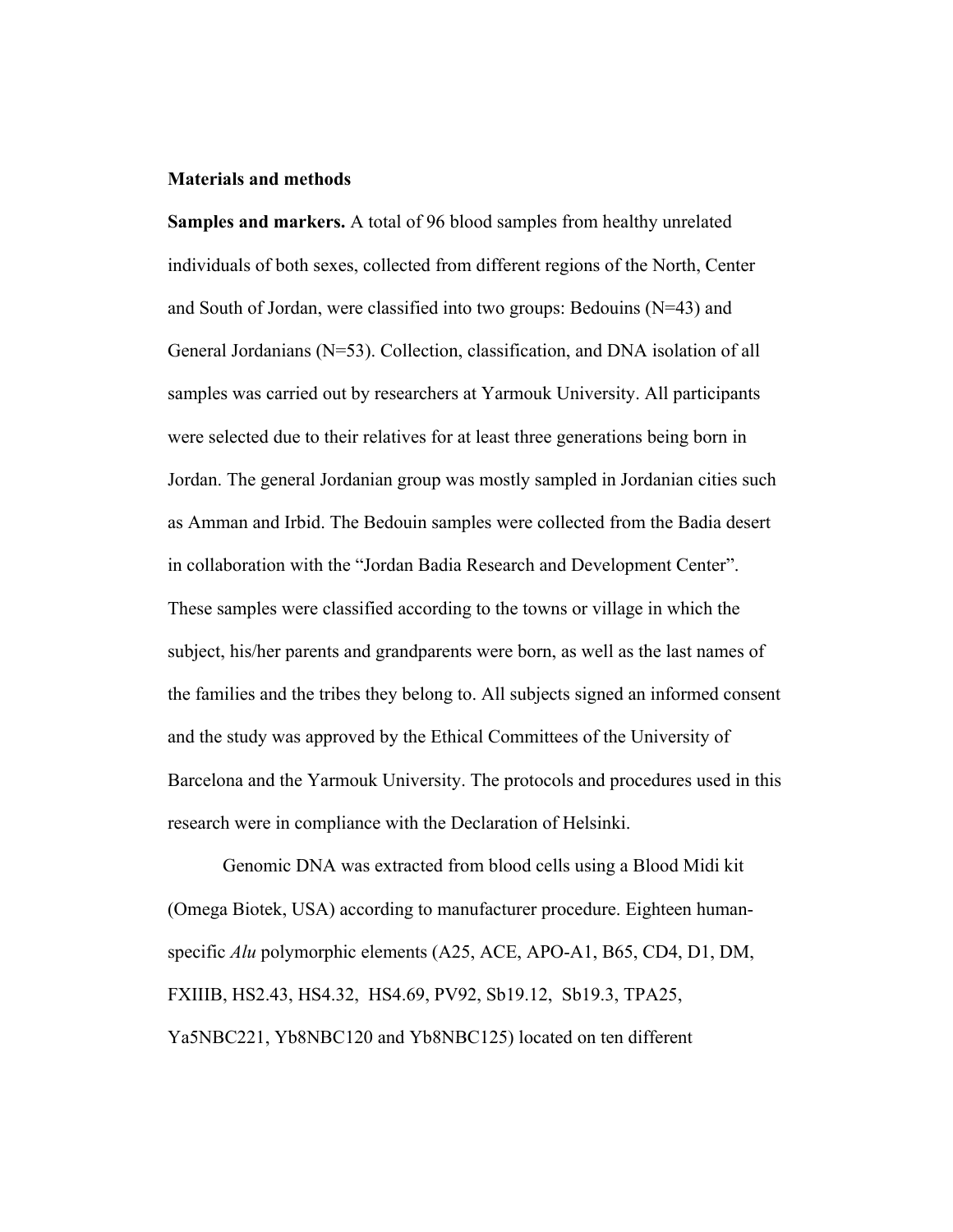chromosomes (Nº 1, 3, 8, 11, 12, 16, 17, 19, 21 and 22) were typed by PCR amplification and electrophoretic analysis. Primers and amplification conditions have been previously described (Batzer & Deininger, 1991; González-Pérez et al., 2010; Stoneking et al., 1997). Positive and negative controls for the polymorphisms examined were included in all PCR runs.

**Statistical analyses.** Standard human population genetic parameters were obtained. Allele frequencies were estimated by direct counting. Hardy–Weinberg equilibrium was assessed by an exact test based on the Markow chain method (Guo & Thompson, 1992) using the Genepop program version 4.2 (Rousset, 2008). Heterozygosity values by locus and population according to Nei's formula (Saitou & Nei, 1987) were calculated using Genetix 4.05 software. Differences in allele frequency distribution between the two Jordanian samples and, in general, between all pairs of populations, were assessed by an exact test based on Fisher's exact probability test using the Genepop software.

Genetic distances (Reynold's distance) and hierarchical analyses of molecular variance (AMOVA) were estimated using Phylip version 3.69 (Tuimala, 2006) and Arlequin v 3.5 packages (Excoffier et al., 2005). Genetic relationships among populations were assessed by a principal component (PC) plot using the FactoMineR package of R (Josse, 2008).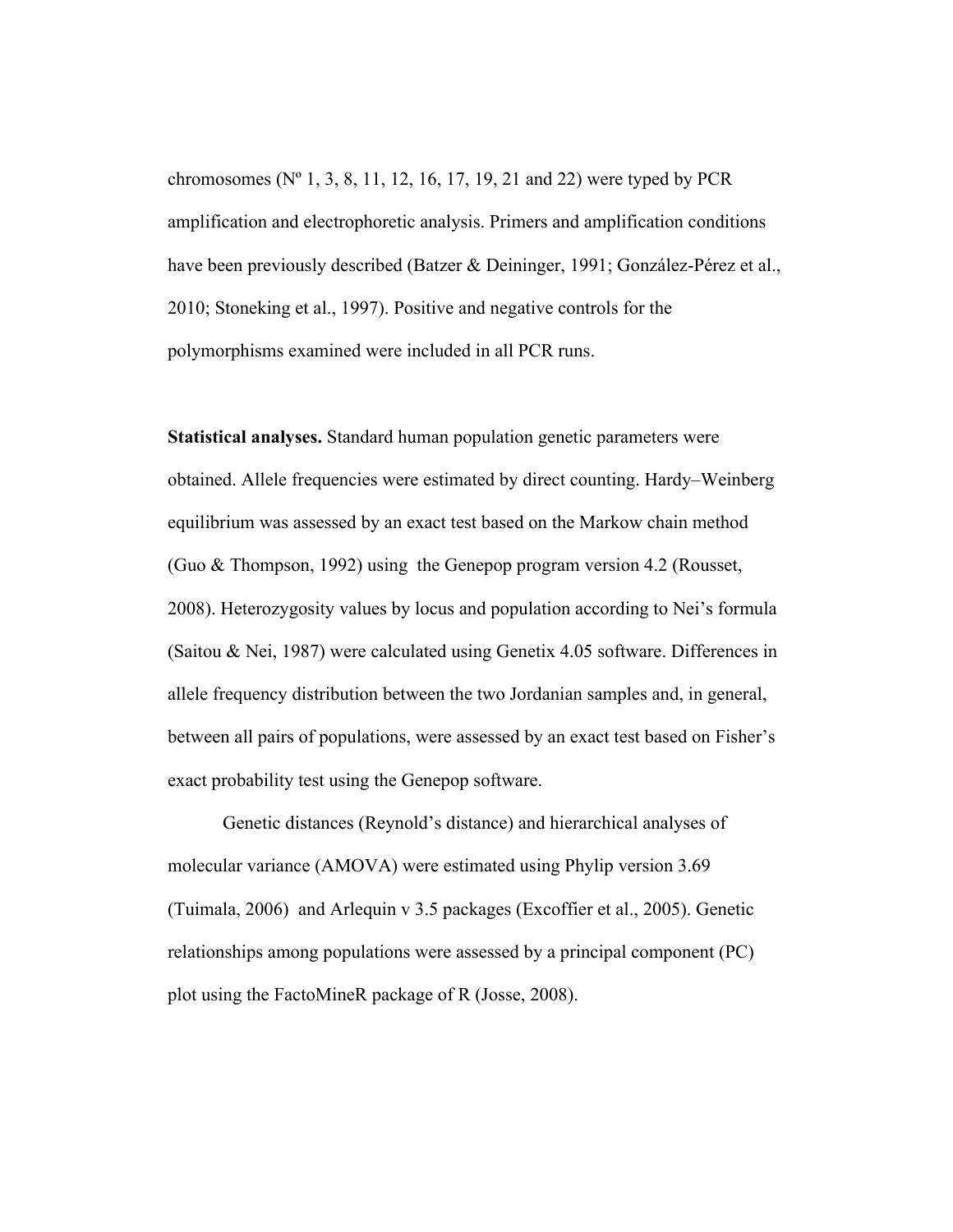**Comparisons with published datasets.** In order to evaluate the genetic position of Bedouins and General Jordanians in the Mediterranean and the Middle East areas, two comparative analyses were carried out, based on the population data available in the literature.

The main analysis focused on the whole Mediterranean area using 18 polymorphic *Alu* insertions in 16 populations as indicated in Figure 1. These populations included three Spanish regions (Southern Spain: Andalusia; Northern Spain: Asturias; Central Spain: Sierra de Gredos), Southern France (Toulouse), Turkey (Anatolia Peninsula), Greece (Attica region), five Mediterranean islands (Sardinia, Corsica, Sicily, Crete and Menorca) and five Berber groups from Morocco, Algeria, and Egypt. The Moroccan samples came from High Atlas (Amizmiz Berbers), Middle Atlas (Berbers from the Khenifra region), and North East Moroccan Berbers (Bouhria area). Other Berber samples were Mzab from Algeria and Siwi from the Siwa Oasis in Egypt (Gonzalez-Perez et al., 2007; González-Pérez et al., 2010).

In order to have a geographically more comprehensive dataset in the Middle East, a second comparative analysis adding samples from Iran, Cyprus, United Arab Emirates, Syria, and Bahrain was performed. This analysis was based on only 8 *Alu* marker data available in the literature (Bahri et al., 2013; González-Pérez et al., 2010; Romualdi et al., 2002; Stoneking et al., 1997).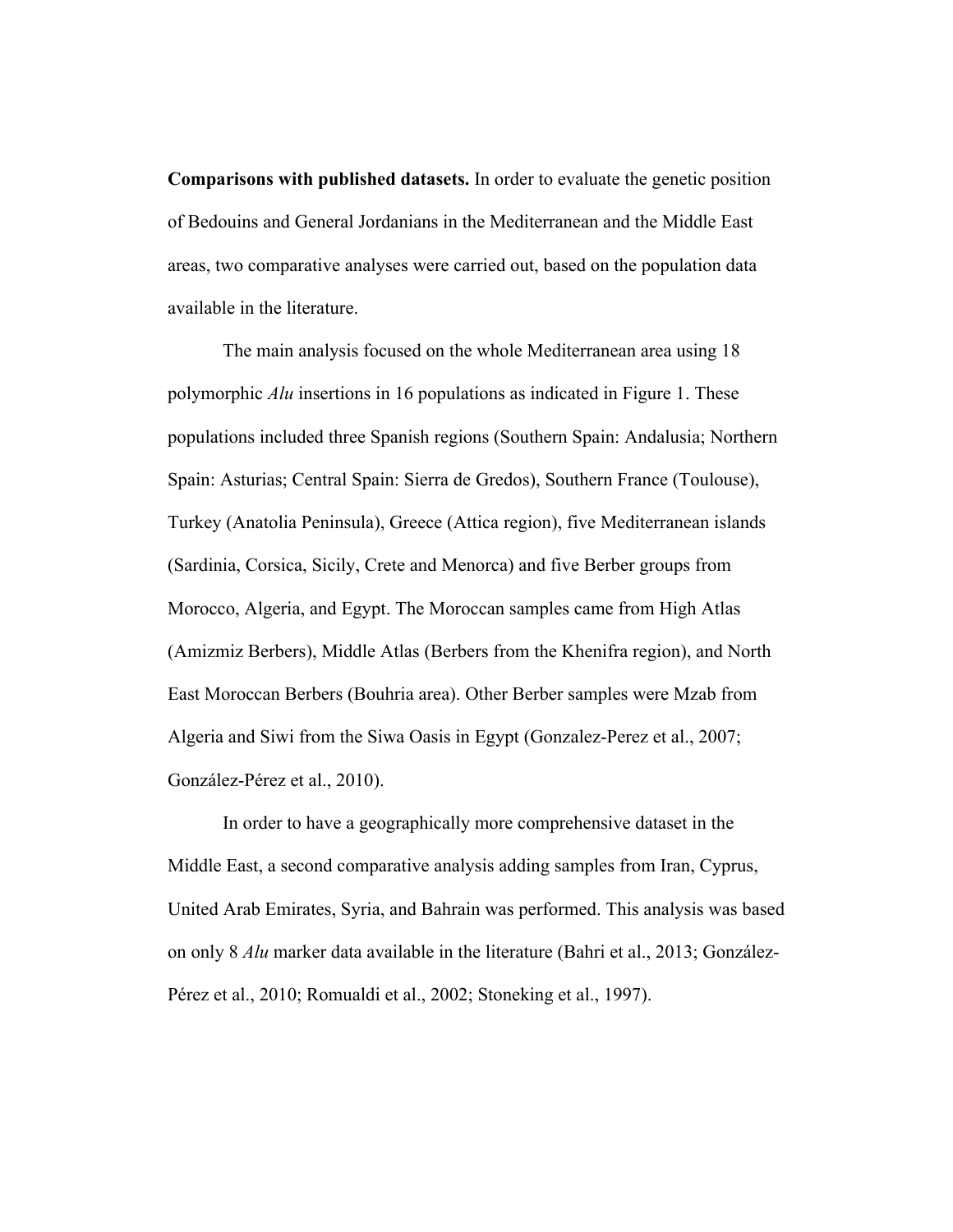### **Results**

*Alu* insertion frequencies and gene diversities in Bedouins and General Jordanians are shown in Table1. The highest insertion frequencies correspond to the Ya5NBC221 locus in Bedouins (0.941) and to the APOA1 locus in General Jordanians (0.950), whereas the lowest frequency values are found in the Hs2.43 locus (0 in Bedouins and 0.08 in General Jordanians).

As expected, the lowest gene diversity values correspond to loci showing extreme allele frequencies [Ya5NBC221 (H= 0.112) in Bedouins and APOA1  $(H= 0.096)$  in General Jordanians, and Hs2.43 in both Bedouins  $(H=0)$  and  $(H=0)$ 0.149) General Jordanians]. The highest diversity values corresponding to loci with frequencies close to 0.5 were B65 and TPA25 ( $H= 0.506$ ) in Bedouins and TPA25 (H= 0.500) in General Jordanians.

The test for Hardy-Weinberg equilibrium indicates significant deviations only for D1 ( $p=0.0000$ ) and FXIII ( $p=0.0000$ ) in General Jordanians after Bonferroni correction. Chance is the most likely explanation for this departure because there is no particular reason to expect an H-W deviation for these markers and the deviations are not shared by the two population samples.

The comparison between the two Jordanian samples shows that the average gene diversity in General Jordanians (0.366±0.142) is only slightly higher than in Bedouins (0.349±0.146). In general, the Jordanian frequencies and gene diversities found show intermediate values within the variation range of other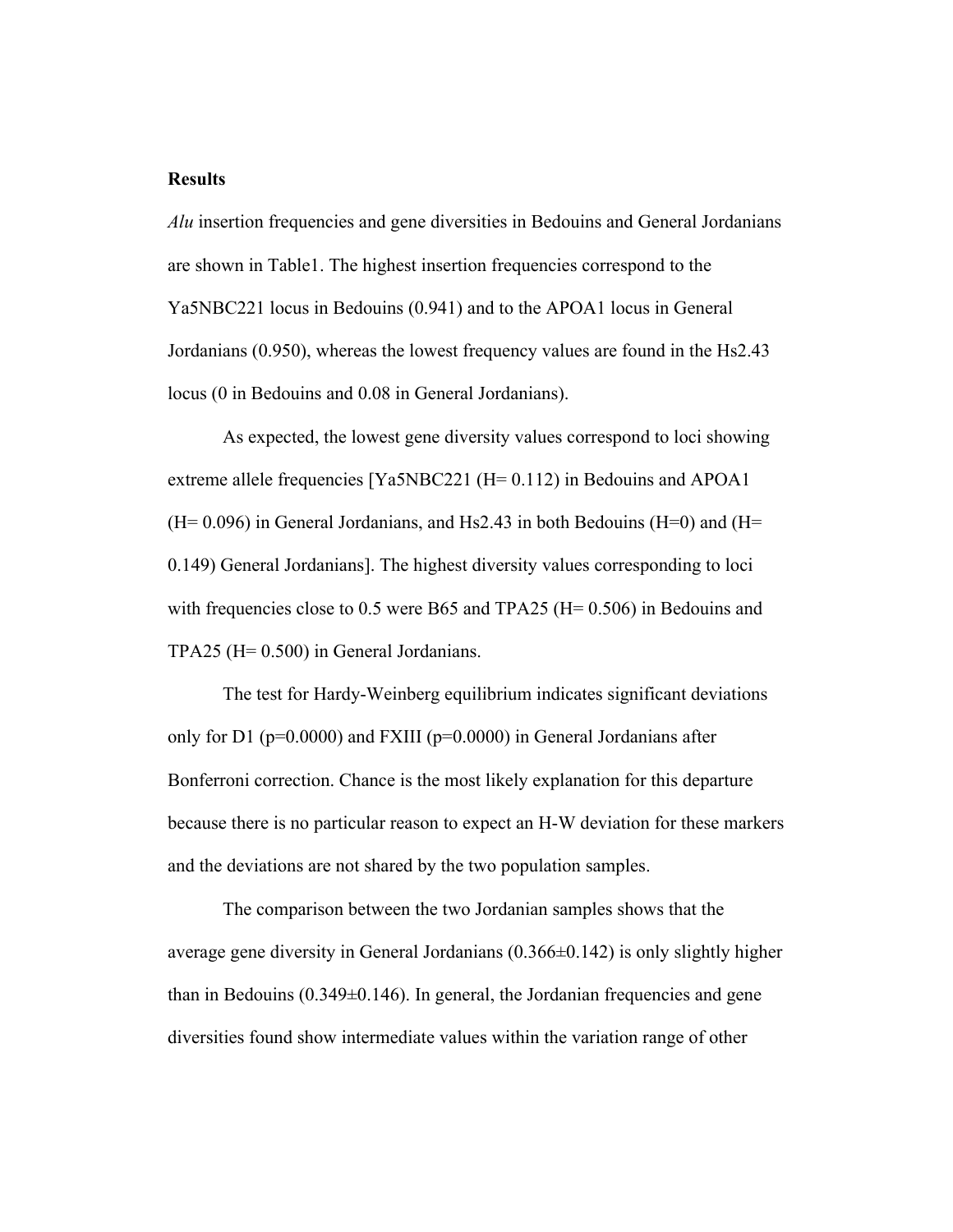Mediterranean populations. Extreme values are only found for Hs2.43 and ACE in Bedouins corresponding to the lowest frequencies in the literature revised; and for Hs4.69 and CD4 (in Bedouins) and Hs4.32 and YbNBC125 (in General Jordanians), which are the highest values in the literature revised.

Allele frequency comparisons show significant differences across all 18 loci (p= 0.038; 36 d.f.) between Bedouins and General Jordanians. Locus by locus comparisons indicate significant differences for DM ( $p= 0.015$ ), Hs2.43 ( $p=0.01$ ), and ACE (p=0.005) markers.

Concerning population relationships, the PC analysis based on the whole set of *Alu* insertion polymorphisms in 16 populations indicates that the two first axes account for 49.31% of the total genetic variance (Figure 2).The first axis (33.76% of the total variance) clusters Bedouins along with North African samples with a certain separation from the rest. Within this group, the Siwa Oasis sample appears in the most distant position. The second component underlines the separation of the Western Mediterranean samples (Centre of Spain, France, North of Spain, Corsica and Sicily) from East Mediterranean groups (Greece, Turkey, Crete) and General Jordan. When the analysis is repeated in order to remove the effect of the Siwa Oasis sample (not shown), the observed pattern was substantially the same. Population relationships within Jordan indicate that the Bedouins, closer to North Africans, show an intermediate position between these populations and Eastern Mediterraneans, while General Jordanians cluster with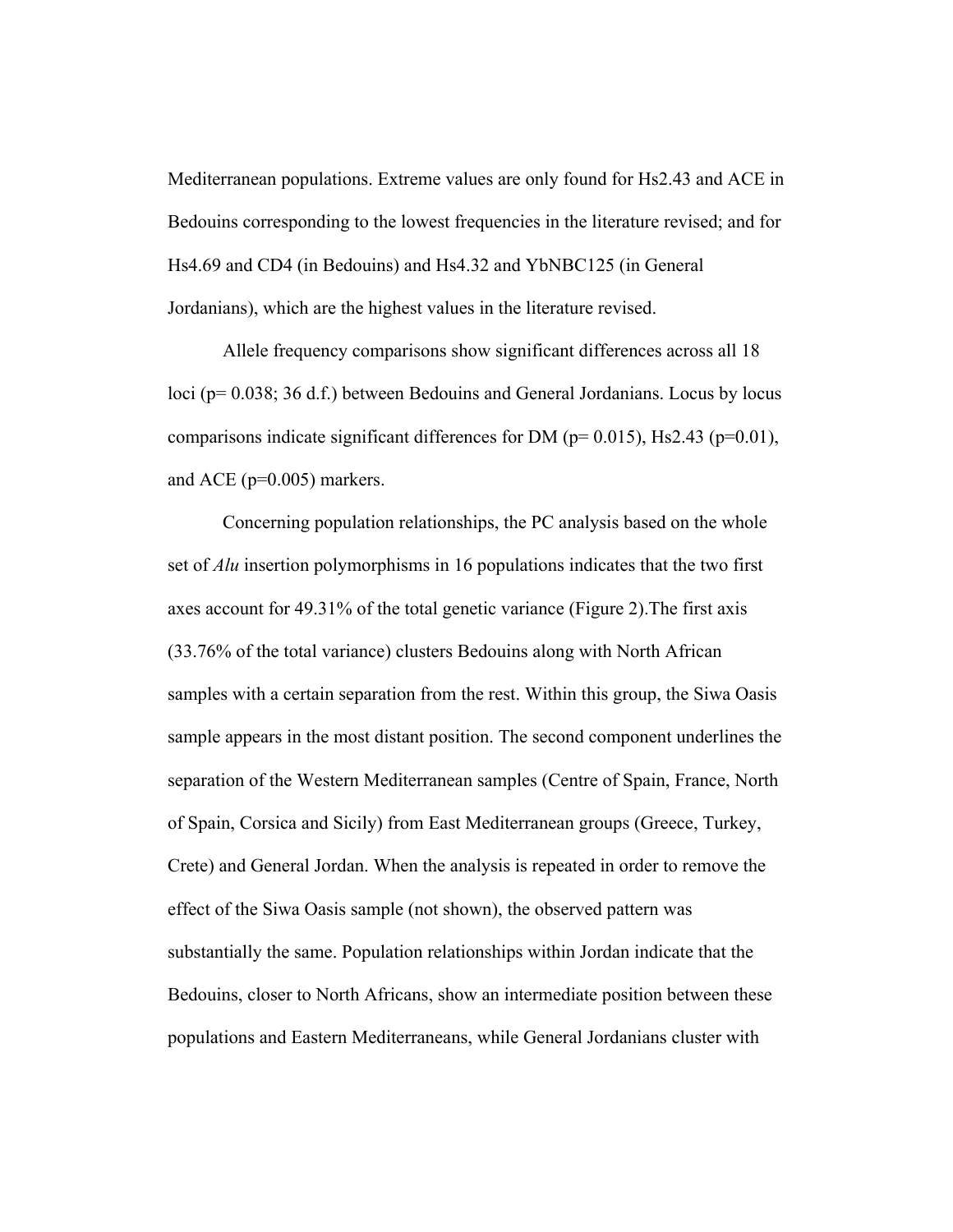Eastern Mediterranean populations. Both genetic distance and AMOVA analyses support the distribution revealed by the PC analysis. So, the average Reynolds genetic distance (Table 2) of Bedouins to the remaining populations  $(31x10^{-3})$  is of the same order of magnitude as the average distance among all the populations  $(32x10<sup>-3</sup>)$  whereas the distance of General Jordanians to Middle Eastern populations  $(23x10^{-3})$  is lower than that corresponding to Bedouins  $(28x10^{-3})$ (Table 2).

The hierarchical analysis of the allele frequency variance, classifying the populations into two groups (North Africa plus Bedouins and the rest) indicates a significant variation between the two groups, as already plotted along the first PC axes (F<sub>ST</sub> = 3.4%, p<0.001; F<sub>CT</sub>=1.6%, p=<0.001, and F<sub>SC</sub>=1.8%, p<0.001). Likewise, the population distribution associated with the second PC component is also supported by the AMOVA analysis. In this case, the genetic variance between the three population groups formed by North Africa plus Bedouins, Middle East plus General Jordanians, and Western Mediterranean, also indicates statistically significant variation ( $F_{ST} = 3\%$ , p<0.001;  $F_{CT} = 1,2\%$ , p=<0.001, and  $F_{SC} = 1,8\%$ , p<0.001).

A second comparison, partial because it is based only on the variation of 8 *Alu* markers but including a wider number of populations (21) (PCA population plot not shown), also separates Bedouins from General Jordanians. However, in this case, the relative position of the two Jordanian samples versus other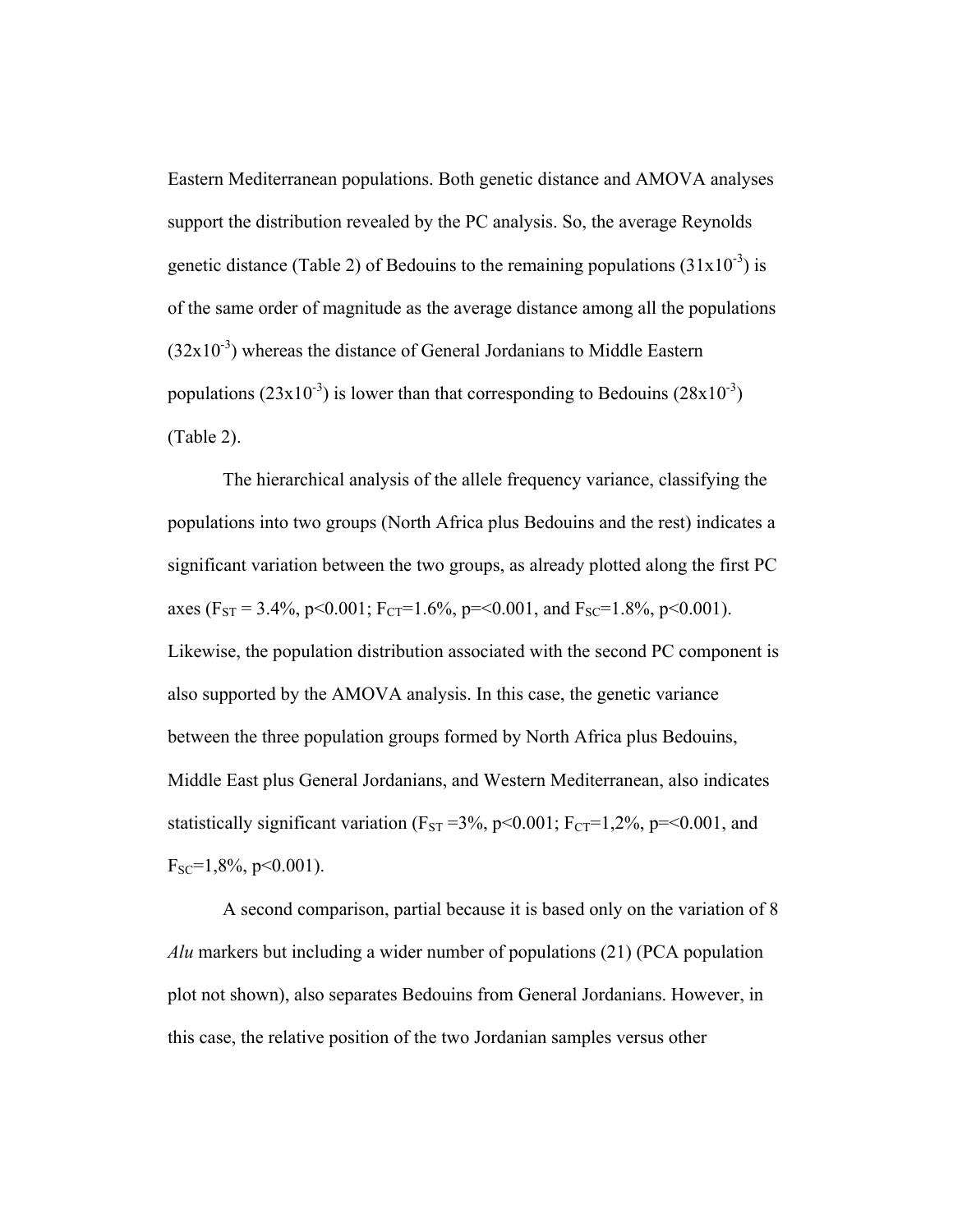populations shows some differences in comparison with the results of the previous analysis. For instance, the General Jordanian group tends to be closer to Western Mediterranean than to Middle East.

### **Discussion**

This study provides the first comparative genetic analysis between two Jordanian ethnic groups selected according to strict and reliable criteria: Bedouins and General Jordanians. This has been done through the analysis of 18 autosomal *Alu* insertion polymorphisms.

In general, Jordanian allele frequencies and gene diversity estimates show intermediate values within the variation range of other Mediterranean populations. In comparison with previous data, *Alu* frequencies in general Jordanians are substantially similar to those previously reported for a partial sub-set of *Alu* markers (10 out the 18) in a Jordanian sample (Bahri et al., 2011), except for 2 *Alu* (D1: p=0.02 and HS4.32: p=0.006). These few differences could be related to the potentially diverse origin of the individuals sampled in each case.

Concerning differentiation within Jordan, this study indicates a significant difference between Bedouins and urban inhabitants of Jordan (p=0.038). Out of the 18 autosomal insertion markers, three of them are statistically different (DM:  $p= 0.015$ , Hs2.43:  $p=0.01$ , and ACE:  $p=0.005$ ). Considering the relatively small sample size, the genetic differences found point to a clear separation between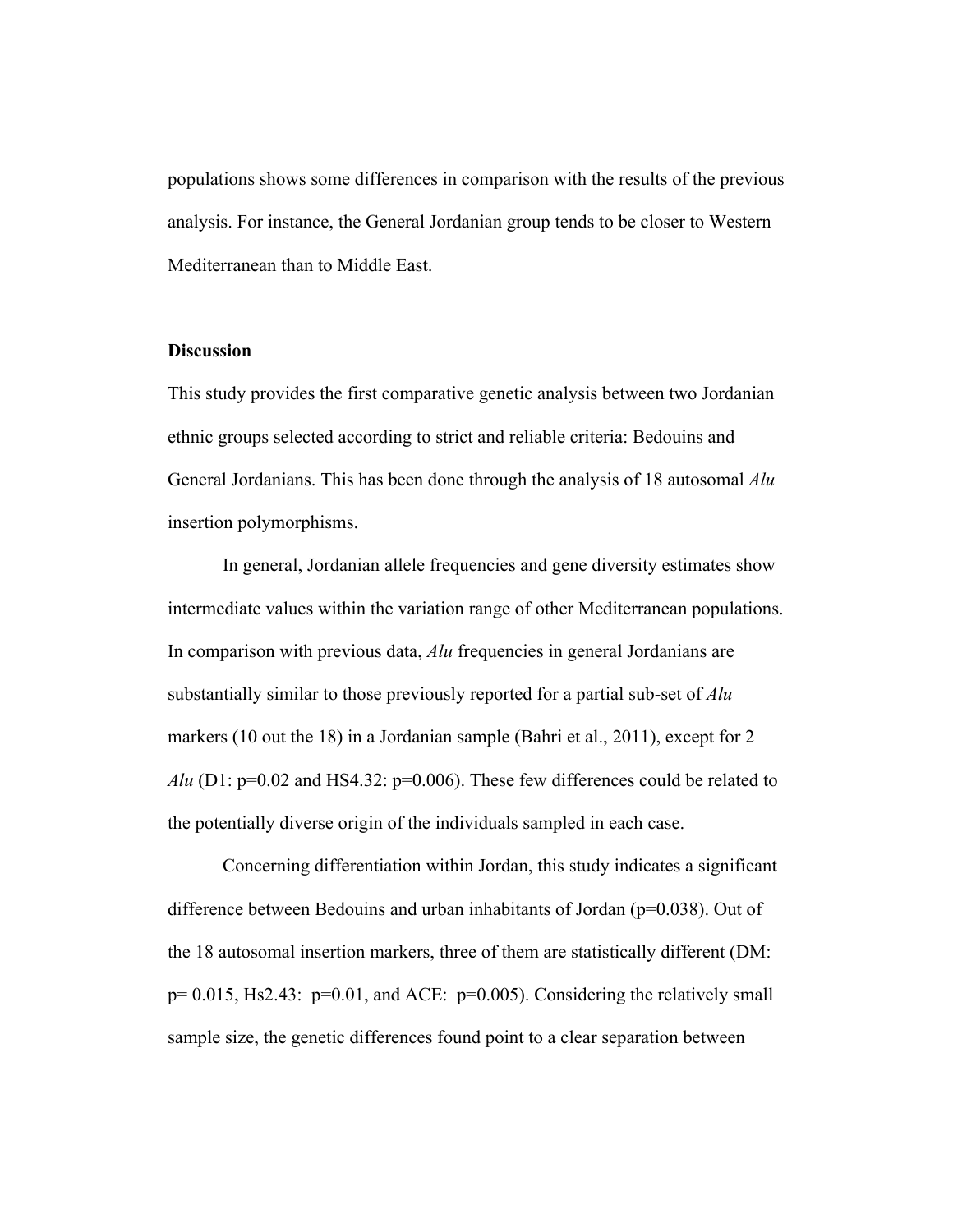these two groups. This could be related to the fact that in recent times urban areas have been subject to several external influences but Bedouins have conserved their own genetic background due to their nomadic and isolated lifestyle. In fact, among all the considered populations in the comparative analyses, Bedouins appear to be the most diverse group in contrast to general Jordanians who cluster with other Middle Eastern groups. However, we should not ignore the fact that the markers analyzed (number and/or low mutation rate) may be not powerful enough to uncover relatively recent demographic events. In this way, the small inconsistencies in the relative genetic position of the two Jordanian samples with respect to other populations found in the two analyses using a different number of *Alu* loci (18 vs 8), are most likely a reflection of the role of chance when few markers are used to characterize human populations. In any case, the genetic differentiation observed between Bedouin and General Jordanians using 18 *Alu*  insertions polymorphisms is consistent with the differentiation reported from the mtDNA and Y-chromosome uniparental loci in two recent studies (Flores et al., 2005; González et al., 2008).

Assuming that Bedouins represent the original substrate of current-day Jordanians, the differentiation found between them and the general Jordanian group could be explained by a higher Mediterranean influence in the general population due to Jordan's position as a crossroads since ancient times and/or the recent contribution of immigrants in the last half of the  $20<sup>th</sup>$  century.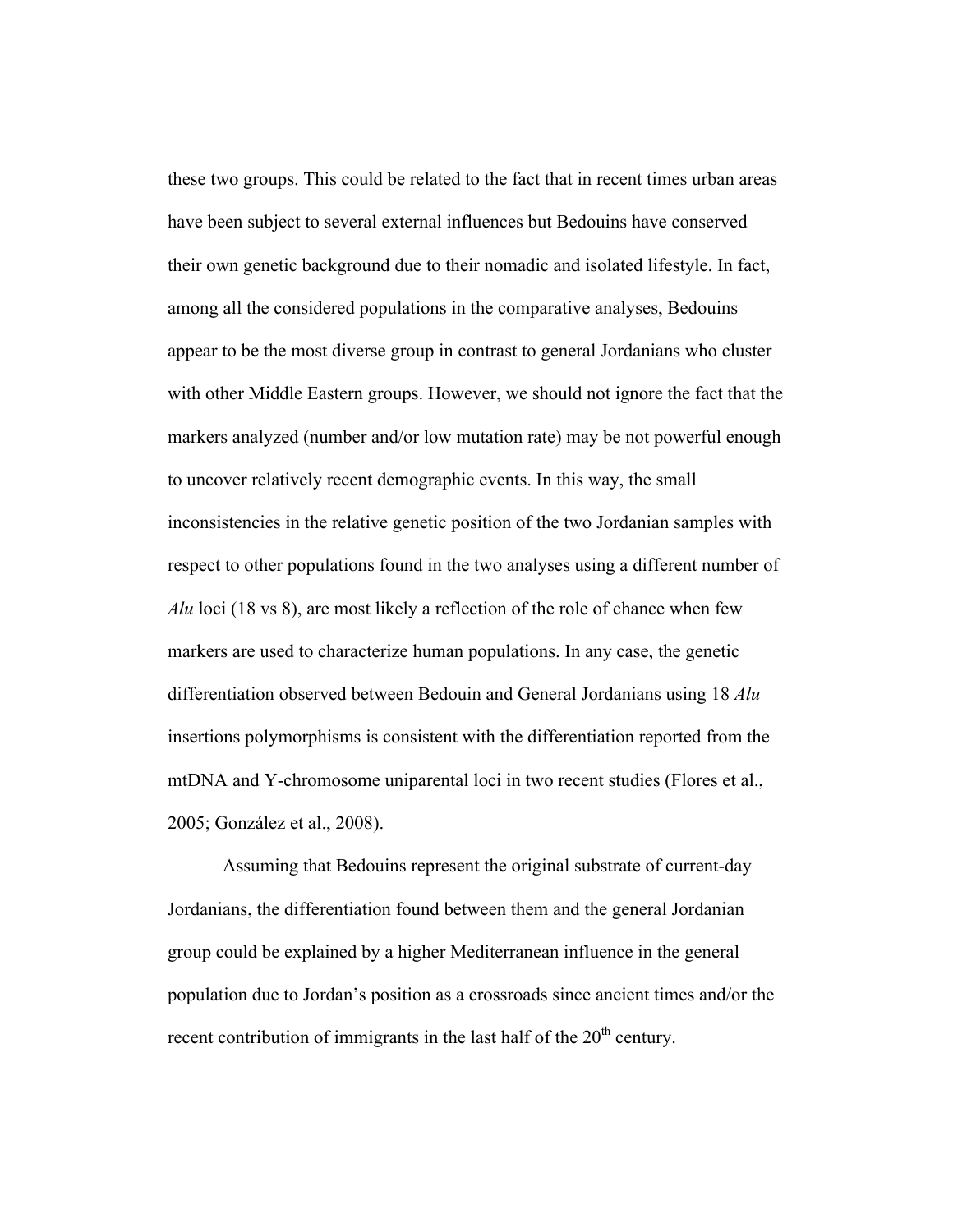In a Mediterranean context, Bedouins seem to be closer to North African groups while general Jordanians tend to group with North Mediterraneans, especially with the easternmost populations. Greater genetic proximity of Bedouins and North Africans could be explained by the impact of Arabic expansion into North Africa in the VII<sup>th</sup> century. However, the outlier position of the Egyptian sample from Siwa, also acknowledged in other studies (Athanasiadis et al., 2007), together with the significant lack of *Alu* data in most points of North Africa, does not allow definite conclusions.

To sum up, this *Alu* population analysis reinforces the genetic distinctiveness of Bedouins suggesting that they have had an important role in the peopling of Jordan and probably constitute the original substrate of this population. Their relative genetic proximity to North African groups supports the idea that they share the genetic background of the populations that spread the Arab culture into North Africa. The genetic differentiation found between the two groups of current Jordanian population could be attributed to some extent to a relatively recent contribution of immigrants coming from neighboring areas. However, this conclusion needs to be confirmed with additional markers to avoid random effects associated with the use of a low number of markers.

**Acknowledgements.** The authors would like to thank all blood sample participants and Mr. Nawras Al-Jazi from Badia Research Program Jordan for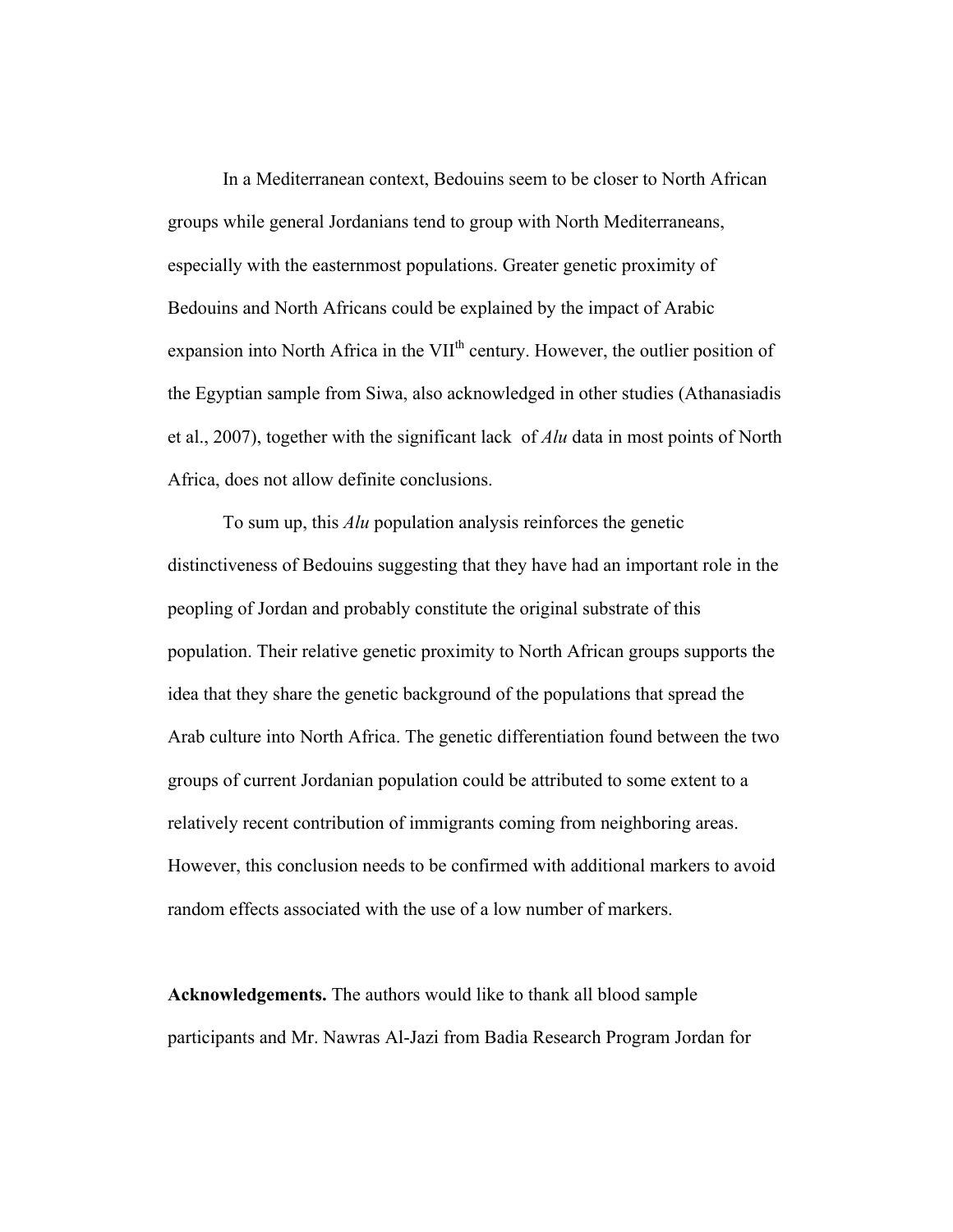facilitating samples collection in the Southern remote regions of Jordan. This work was supported by the PCI A/023616/09 and A/030982/10 AECI grants, and CGL-2011-27866 project to the participant Yarmouk and Barcelona Universities. Daniela Zanetti was supported by the Master&Back grant (AF-DR-A2011B-48666-25399/2011).

### **Literature Cited**

- Athanasiadis, G., Esteban, E., Via et al. (2007). The X chromosome Alu insertions as a tool for human population genetics: data from European and African human groups. *European journal of human genetics EJHG*, *15*, 578–583.
- Bahri, R., Ben Halima, A., Ayadi, I. et al. (2013). Genetic position of Bahrain natives among wider Middle East populations according to Alu insertion polymorphisms. *Annals of human biology*, *40*, 35–40. doi:10.3109/03014460.2012.728622
- Bahri, R., Moncer, W. El, Al-Batayneh, K. et al. (2011). Genetic Differentiation and Origin of the Jordanian Population: An Analysis of Alu Insertion Polymorphisms. *Genetic testing and molecular biomarkers*, *00*. doi:10.1089/gtmb.2011.0197
- Batzer, M. A., & Deininger, P. L. (1991). A human-specific subfamily of Alu sequences. *Genomics*, *9*, 481–487.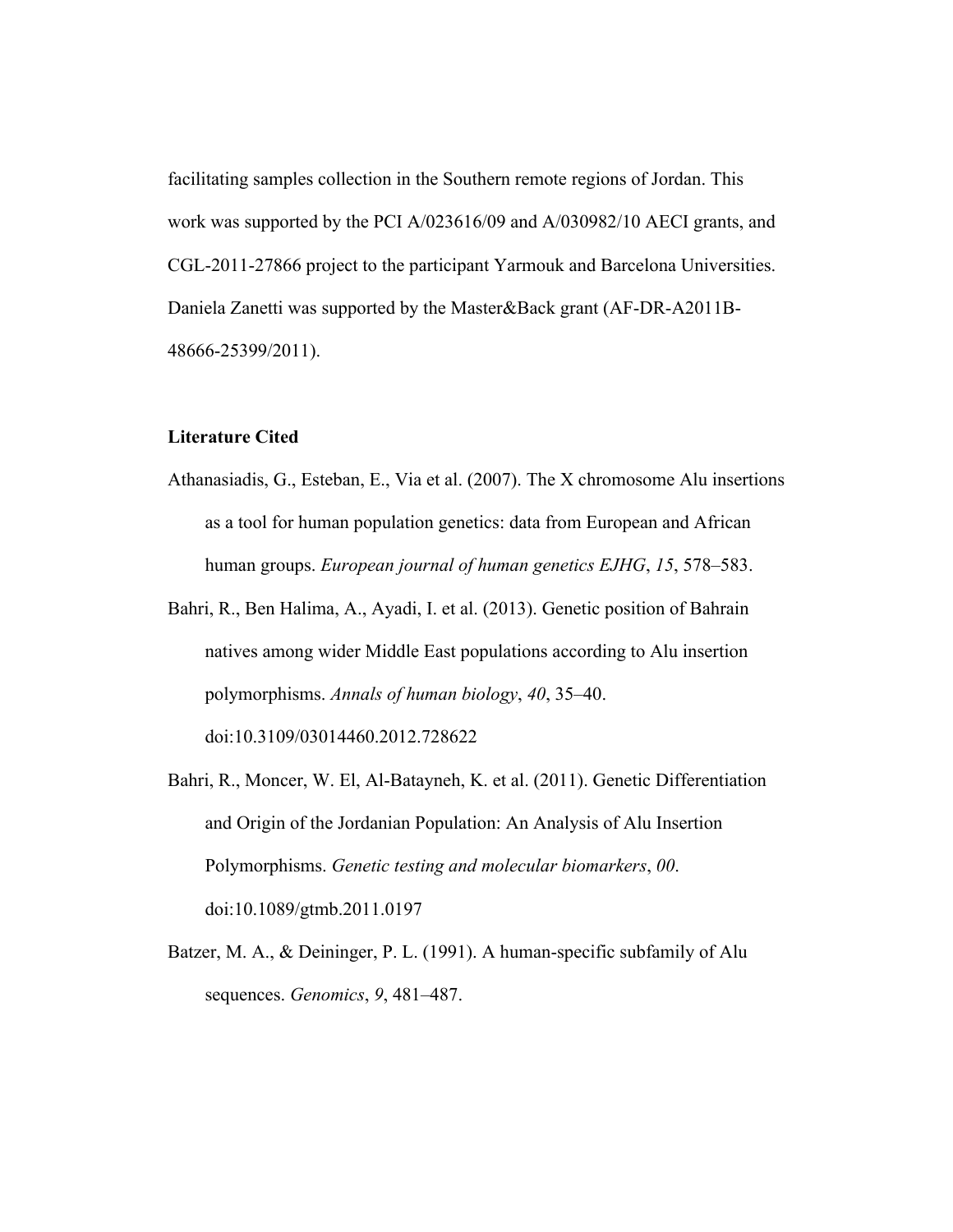- Cordaux, R., Lee, J., Dinoso, L. et al. (2006). Recently integrated Alu retrotransposons are essentially neutral residents of the human genome. *Gene* 373, 138–144
- Cordaux, R., & Batzer, M. A. (2009). The impact of retrotransposons on human genome evolution. *Nature Reviews Genetics*, 10(10): 691–703.
- Excoffier, L., Laval, G., & Schneider, S. (2005). Arlequin ver. 3.0: An integrated software package for population genetics data analysis. *Evolutionary Bioinformatics Online*, *1*, 47–50.
- Flores, C., Maca-Meyer, N., Larruga, J. et al. (2005). Isolates in a corridor of migrations: a high-resolution analysis of Y-chromosome variation in Jordan. *Journal of Human Genetics*, *50*, 435–441.
- González, A. M., Karadsheh, N., Maca-Meyer, N. et al.(2008). Mitochondrial DNA variation in Jordanians and their genetic relationship to other Middle East populations. *Annals of Human Biology*, *35*, 212–231.
- González-Pérez, E., Esteban, E., Via, M. et al. (2010). Population relationships in the Mediterranean revealed by autosomal genetic data (Alu and Alu/STR compound systems). *American Journal of Physical Anthropology*, *141*, 430– 439.
- Gonzalez-Perez, E., Moral, P., Via, M. et al. (2007). The ins and outs of population relationships in west-Mediterranean islands: data from autosomal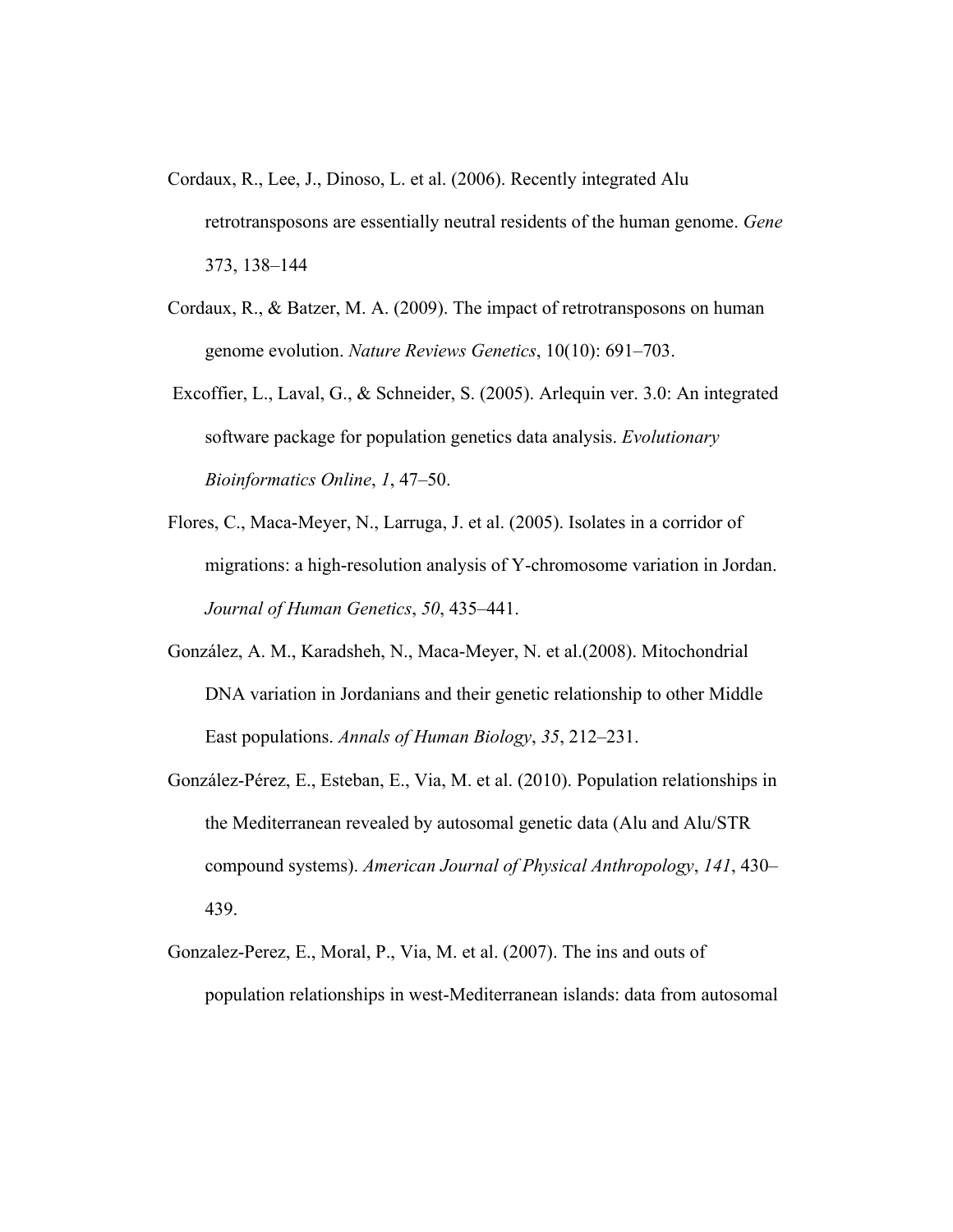Alu polymorphisms and Alu/STR compound systems. *Journal of human genetics*, *52*(12), 999–1010. doi:10.1007/s10038-007-0206-6

- Guo, S. W., & Thompson, E. A. (1992). Performing the exact test of Hardy-Weinberg proportion for multiple alleles. *Biometrics*, *48*, 361–372.
- Josse, J. (2008). FactoMineR: An R Package for Multivariate Analysis. *Journal Of Statistical Software*, *25*, 1–18. doi:10.1016/j.envint.2008.06.007
- Luizon, M. R., Mendes-Junior, C. T., De Oliveira, S. F. et al. (2007). Ancestry informative markers in Amerindians from Brazilian Amazon. *American journal of human biology the official journal of the Human Biology Council*, *20*, 86–90.
- Romualdi, C., Balding, D., Nasidze, I. S. et al. (2002). Patterns of human diversity, within and among continents, inferred from biallelic DNA polymorphisms. *Genome Research*, *12*, 602–612. doi:10.1101/gr.214902
- Rousset, F. (2008). genepop'007: a complete re-implementation of the genepop software for Windows and Linux. *Molecular ecology resources*, *8*, 103–106. doi:10.1111/j.1471-8286.2007.01931.
- Saitou, N., & Nei, M. (1987). The neighbor-joining method: a new method for reconstructing phylogenetic trees. *Molecular Biology and Evolution*, *4*, 406– 425.

Salibi, K. (1998). *The Modern History of JORDAN.* Tauris, I.B.Tauris & Co Ltd.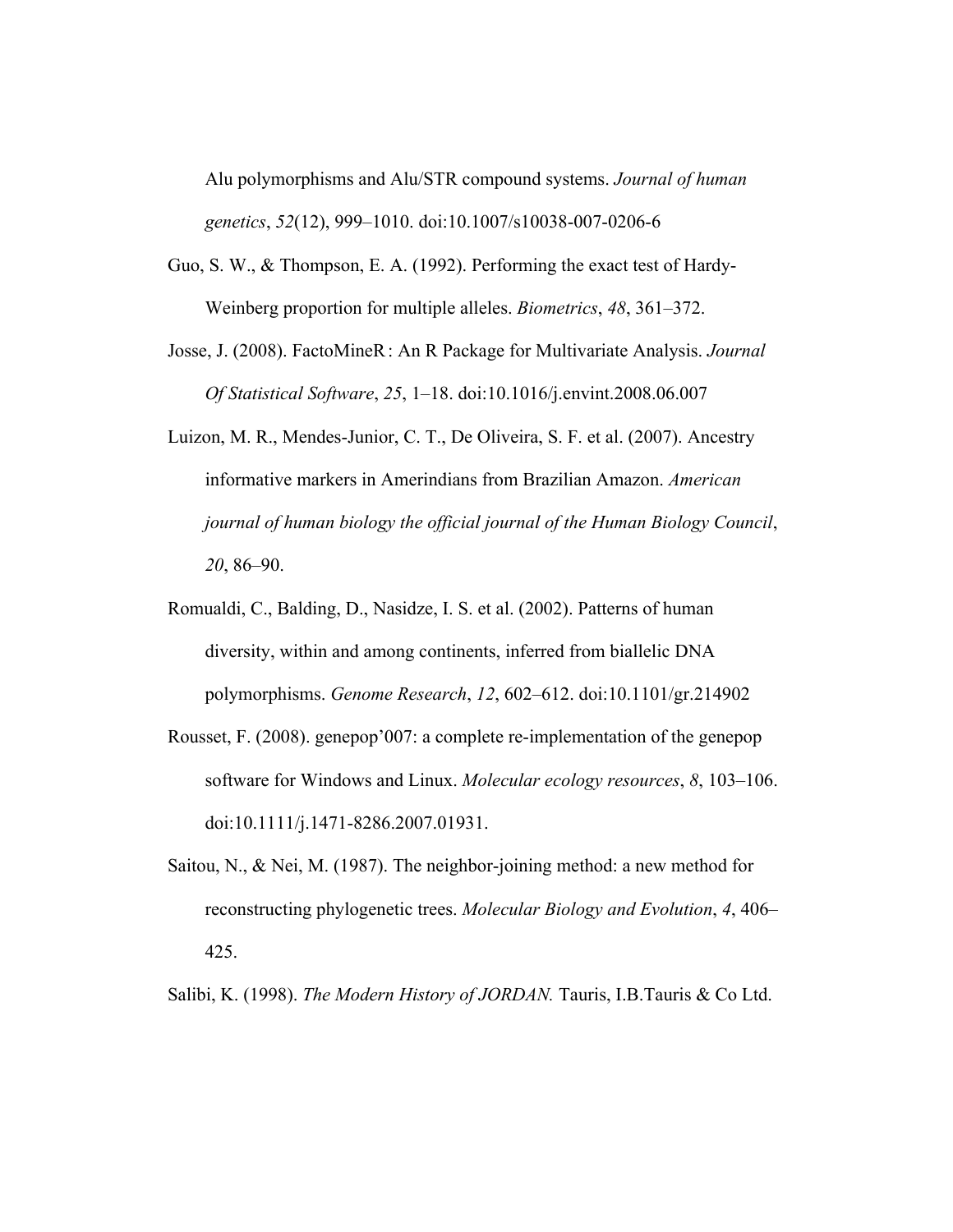- Stoneking, M., Fontius, J. J., Clifford, S. L. et al. (1997). Alu insertion polymorphisms and human evolution: evidence for a larger population size in Africa. *Genome Research*, *7*, 1061–1071.
- Terreros, M. C., Alfonso-Sanchez, M. A., Novick, G. E. et al.(2009). Insights on human evolution: an analysis of Alu insertion polymorphisms. *Journal of Human Genetics*, *54*, 603–611. doi:10.1038/jhg.2009.86
- Tuimala, J. (2006). *A primer to phylogenetic analysis using the PHYLIP package*. CSC, Scientific Computing Ltd.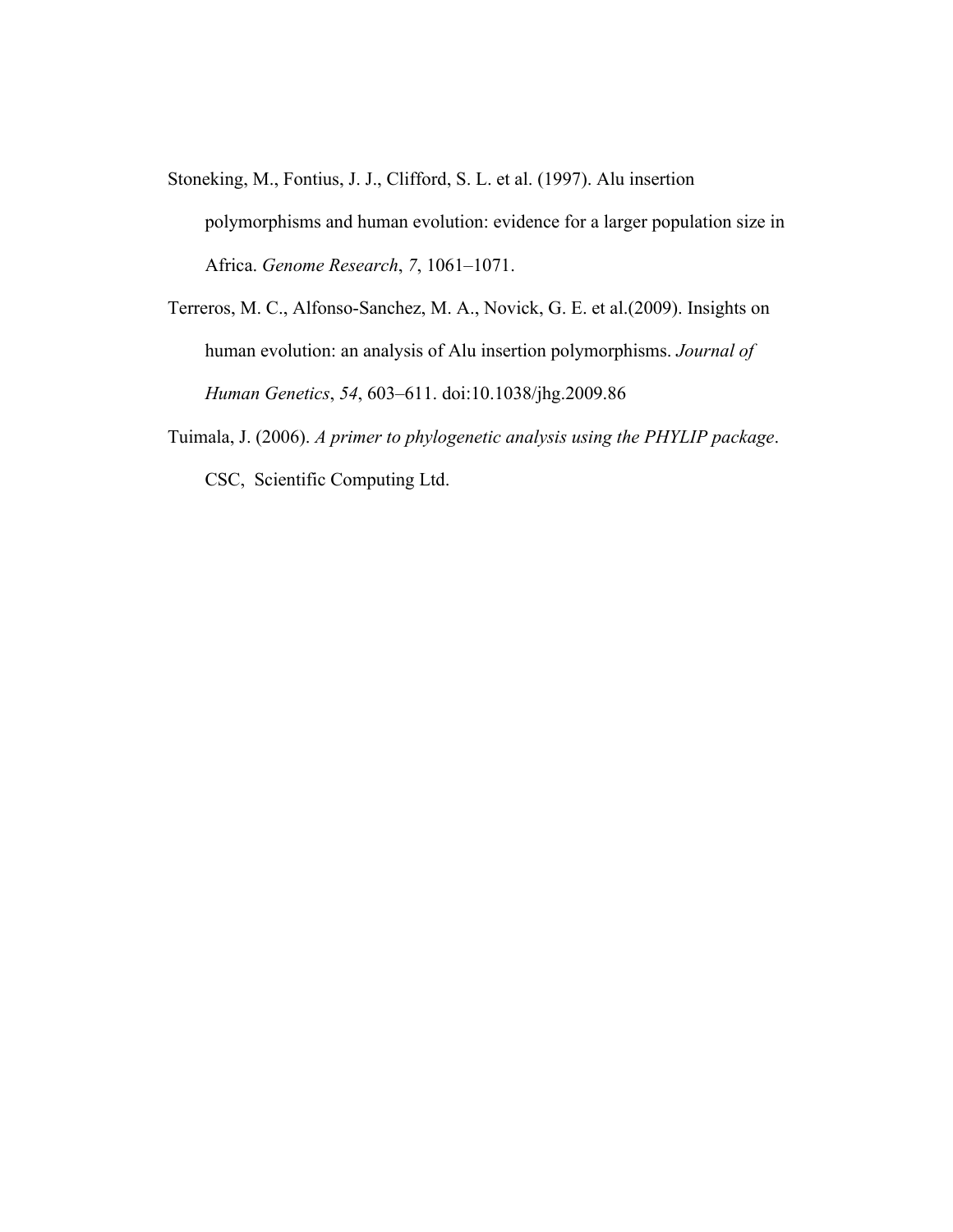

| 1. Amizmiz Berbers (Ambe)             | 12. Turkey              |
|---------------------------------------|-------------------------|
| 2. Middle Altas Berbers (Mabe)        | 13. Syria               |
| 3. North East Maroccan Berbers (Nebe) | 14. Iran                |
| 4.S Spain                             | <b>15. UAE</b>          |
| 5. C Spain                            | 16. Baharain            |
| 6. N Spain                            | 17. Cyprus              |
| 7. France                             | 18. Siwa Berbers (Siwa) |
| 8. Corsica                            | 19. Mzab Berbers (Mzab) |
| 9. Sicily                             | 20. Sardinia            |
| 10. Greece                            | 21. Menorca             |
| 11. Crete                             |                         |
|                                       |                         |

**Figure 1.** Geographic location of the populations analyzed in the study.

Populations analyzed using 18 Alu (.) and populations analyzed using the only 8

Alu insertion polymorphisms available in the literature (+).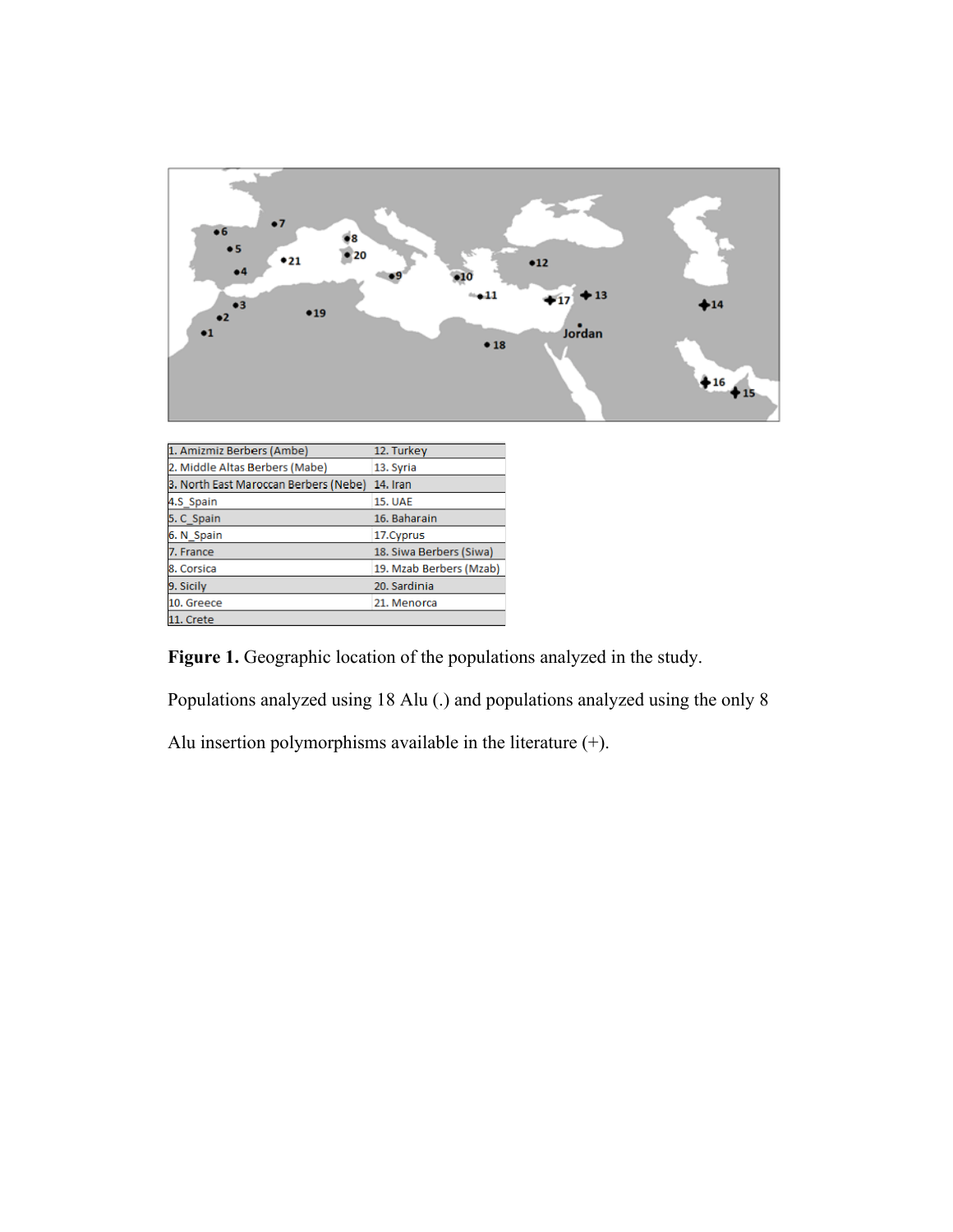

Figure 2. PC plot of sixteen populations from the Mediterranean area based on the variation of eighteen *Alu* insertion polymorphisms.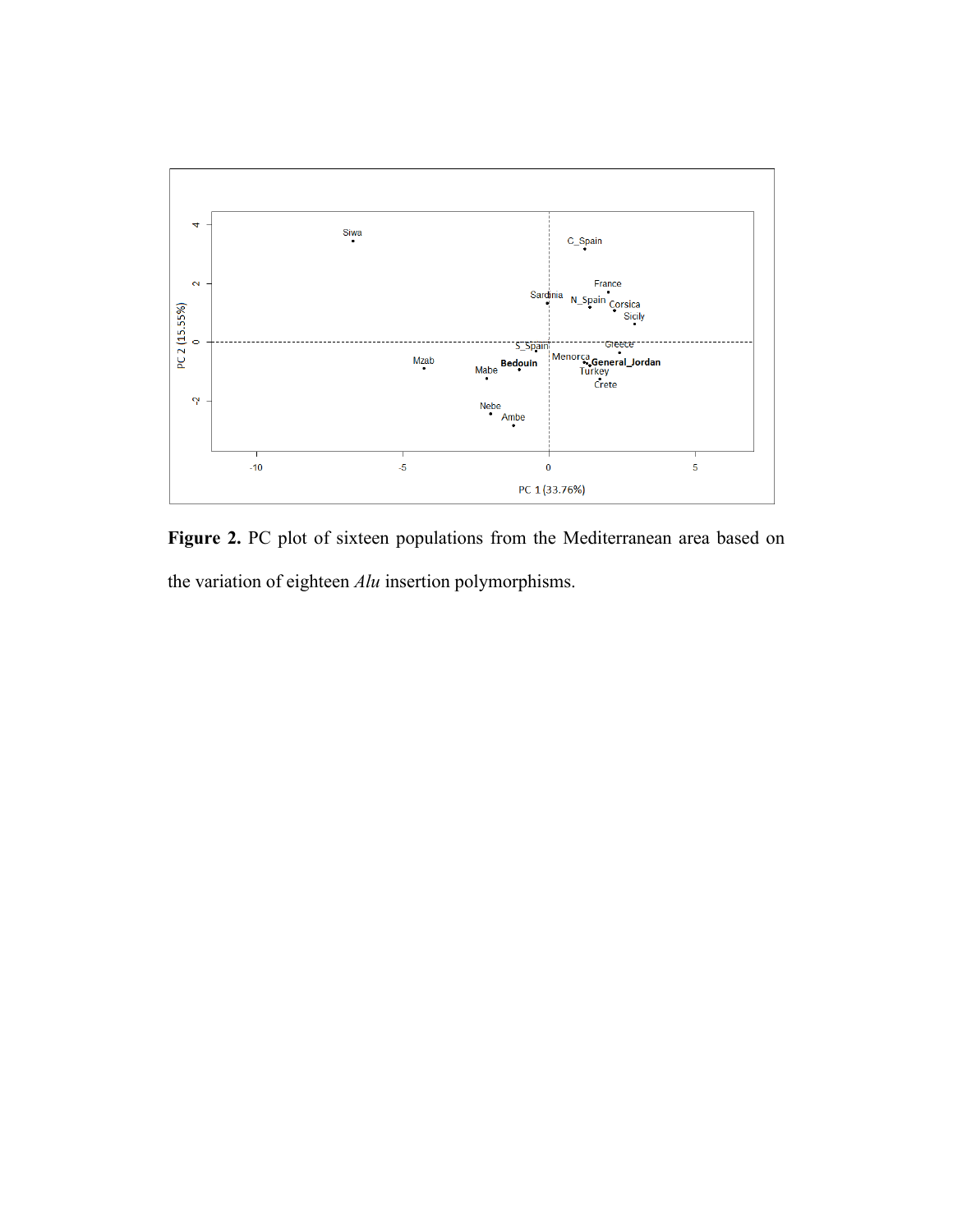|                               | <b>Bedouin</b> |                 |                                  |       |     | General_Jordan    |                          |          |                        |                                        |  |
|-------------------------------|----------------|-----------------|----------------------------------|-------|-----|-------------------|--------------------------|----------|------------------------|----------------------------------------|--|
| Locus                         | 2N             |                 | Insertion Heterozygosity H-W (1) |       | 2N  |                   | Insertion Heterozygosity | $H-W(1)$ | <b>Frequency range</b> |                                        |  |
| <b>DM</b>                     | 50             | 0,640           | 0,470                            | 0,187 | 74  | 0,405             | 0,489                    | 0,048    | Siwa (0,356)           | Sicily (0,674)                         |  |
| <b>HS4.69</b>                 | 84             | 0,452           | 0,501                            | 0,530 | 100 | 0,440             | 0,498                    | 0,011    | Mzab (0,287)           | <b>Bedouin (0,452)</b>                 |  |
| <b>HS4.32</b>                 | 76             | 0,776           | 0,352                            | 0,059 | 102 | 0,824             | 0,294                    | 0,638    |                        | C_Spain (0,493) General_Jordan (0,824) |  |
| Ya5NBC221                     | 68             | 0,941           | 0,112                            | 1,000 | 82  | 0,939             | 0,116                    | 0,121    | S_Spain (0,725)        | N Spain (0,978)                        |  |
| Sb19.3                        | 84             | 0,750           | 0,380                            | 1,000 | 106 | 0,755             | 0,374                    | 0,259    | Ambe (0,613)           | Sardinia (0,945)                       |  |
| <b>HS2.43</b>                 | 76             | 0,000           | 0,000                            |       | 100 | 0,080             | 0,149                    | 0,261    | Bedouin (0)            | Sardinia (0,171)                       |  |
| Sb19.12                       | 86             | 0,267           | 0,396                            | 0,133 | 106 | 0,274             | 0,401                    | 1,000    | Mzab (0,135)           | $C_$ Spain (0,4)                       |  |
| <b>B65</b>                    | 80             | 0,500           | 0,506                            | 0,536 | 96  | 0,563             | 0,497                    | 0,140    | Siwa (0,150)           | Crete (0,647)                          |  |
| Yb8NBC120                     | 66             | 0,394           | 0,485                            | 0,270 | 86  | 0,430             | 0,496                    | 1,000    | Siwa (0,023)           | Ambe (0,569)                           |  |
| YbNBC125                      | 82             | 0.134           | 0,235                            | 1,000 | 106 | 0,226             | 0,354                    | 0,048    | Siwa (0,065)           | General_Jordan (0,226)                 |  |
| <b>PV92</b>                   | 54             | 0,241           | 0,373                            | 0,613 | 70  | 0,143             | 0,248                    | 0,526    | Sicily (0,079)         | Mabe (0,368)                           |  |
| D <sub>1</sub>                | 78             | 0,385           | 0,479                            | 0,005 | 102 | 0,412             | 0,489                    | < 0,001  | <b>UAE (0,08)</b>      | Sicily (0,474)                         |  |
| <b>FXIIIB</b>                 | 86             | 0,302           | 0,427                            | 1,000 | 104 | 0,298             | 0,423                    | < 0,001  | Iran $(0, 214)$        | <b>Turkey (0,584)</b>                  |  |
| A25                           | 86             | 0,105           | 0,190                            | 0,372 | 106 | 0,132             | 0,231                    | 0,575    | Syria (0)              | C_Spain (0,175)                        |  |
| CD <sub>4</sub>               | 74             | 0,797           | 0,328                            | 0,616 | 86  | 0,663             | 0,452                    | 0,041    | Crete (0,593)          | <b>Bedouin (0,797)</b>                 |  |
| <b>TPA25</b>                  | 76             | 0,487           | 0,506                            | 0,204 | 98  | 0,551             | 0,500                    | 0,251    | Siwa (0,317)           | Nebe (0,661)                           |  |
| APOA1                         | 76             | 0,868           | 0,232                            | 0,098 | 100 | 0,950             | 0,096                    | 0,100    | Siwa (0,84)            | <b>France (0,981)</b>                  |  |
| <b>ACE</b>                    | 84             | 0,202           | 0,327                            | 0,657 | 106 | 0,387             | 0,479                    | 0,772    |                        | Bedouin (0,202) C_Spain (0,467)        |  |
| <b>Average Heterozygosity</b> |                | $0,349\pm0,146$ |                                  |       |     | $0,366 \pm 0,142$ |                          |          |                        |                                        |  |

**Table 1**. Alu insertion frequencies, gene diversities and p-value of Hardy-

Weinberg equilibrium (1) in Bedouins and General Jordanians. 2N: Number of

chromosomes. Variation ranges are given according to data from reviewed

literature for populations represented in Figure 1.